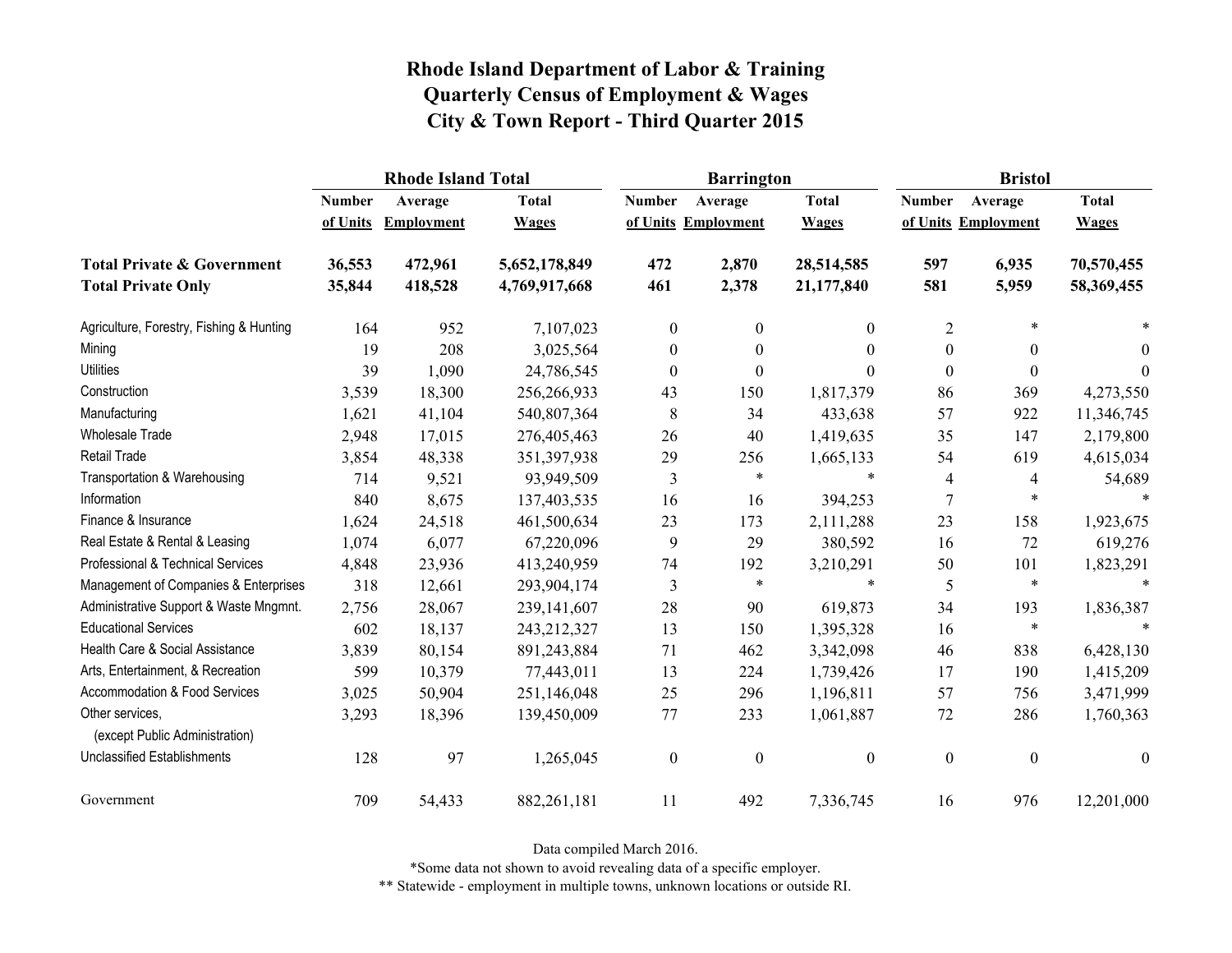|                                                   | <b>Burrillville</b> |                     |              |                  | <b>Central Falls</b> |                  | <b>Charlestown</b> |                     |              |
|---------------------------------------------------|---------------------|---------------------|--------------|------------------|----------------------|------------------|--------------------|---------------------|--------------|
|                                                   | <b>Number</b>       | Average             | <b>Total</b> | <b>Number</b>    | Average              | <b>Total</b>     | <b>Number</b>      | Average             | <b>Total</b> |
|                                                   |                     | of Units Employment | <b>Wages</b> |                  | of Units Employment  | <b>Wages</b>     |                    | of Units Employment | <b>Wages</b> |
| <b>Total Private &amp; Government</b>             | 285                 | 3,139               | 29,709,310   | 247              | 2,884                | 27,322,619       | 235                | 1,708               | 15,593,241   |
| <b>Total Private Only</b>                         | 269                 | 2,579               | 24,215,533   | 238              | 2,325                | 19,225,333       | 220                | 1,455               | 12,875,637   |
| Agriculture, Forestry, Fishing & Hunting          | 3                   | $\ast$              | *            | $\boldsymbol{0}$ | $\theta$             | $\boldsymbol{0}$ | $\overline{2}$     | $\ast$              |              |
| Mining                                            | $\theta$            | $\theta$            | $\theta$     | $\theta$         | $\theta$             | $\theta$         | 3                  | 9                   | 158,604      |
| <b>Utilities</b>                                  | $\overline{2}$      | $\ast$              | $\ast$       | $\Omega$         | $\theta$             | $\theta$         | $\boldsymbol{0}$   | $\boldsymbol{0}$    | $\theta$     |
| Construction                                      | 63                  | 262                 | 3,483,692    | 24               | 131                  | 1,417,042        | 55                 | 171                 | 2,030,224    |
| Manufacturing                                     | 11                  | 597                 | 8,306,470    | 27               | 485                  | 4,636,296        | 3                  | 312                 | 3,155,839    |
| <b>Wholesale Trade</b>                            | 18                  | 69                  | 1,038,536    | 3                | 33                   | 386,363          | 6                  | 18                  | 419,510      |
| <b>Retail Trade</b>                               | 18                  | 131                 | 792,081      | 48               | 232                  | 1,566,836        | 21                 | 140                 | 1,049,900    |
| Transportation & Warehousing                      | 3                   | 9                   | 200,314      | 5                | 22                   | 96,140           | $\sqrt{2}$         | $\ast$              |              |
| Information                                       | 5                   | 30                  | 188,444      |                  | $\ast$               | $\ast$           | 5                  | $20\,$              | 108,950      |
| Finance & Insurance                               |                     | $\ast$              | $\ast$       |                  | 70                   | 679,809          | 9                  | 50                  | 683,541      |
| Real Estate & Rental & Leasing                    | 3                   | 5                   | 35,600       |                  | 37                   | 280,176          | 7                  | 28                  | 274,008      |
| Professional & Technical Services                 | 26                  | 42                  | 626,534      | 10               | 11                   | 104,092          | 21                 | 40                  | 589,307      |
| Management of Companies & Enterprises             | $\theta$            | $\boldsymbol{0}$    | $\Omega$     | $\theta$         | $\theta$             | $\theta$         | 1                  | $\ast$              | $\ast$       |
| Administrative Support & Waste Mngmnt.            | 19                  | 106                 | 842,570      | 15               | 317                  | 3,048,003        | 20                 | 104                 | 922,735      |
| <b>Educational Services</b>                       | 3                   | 12                  | 32,584       | $\overline{2}$   | $\ast$               | $\ast$           | $\overline{2}$     | $\ast$              |              |
| Health Care & Social Assistance                   | 27                  | 550                 | 4,739,233    | 33               | 510                  | 3,921,281        | 20                 | 137                 | 1,233,922    |
| Arts, Entertainment, & Recreation                 | 6                   | 92                  | 301,362      | $\boldsymbol{0}$ | $\boldsymbol{0}$     | $\boldsymbol{0}$ | 5                  | 28                  | 367,364      |
| Accommodation & Food Services                     | 29                  | 506                 | 1,726,513    | 31               | 248                  | 983,755          | 18                 | 342                 | 1,521,129    |
| Other services,<br>(except Public Administration) | 29                  | 83                  | 553,521      | 25               | 83                   | 558,051          | 20                 | 42                  | 262,480      |
| <b>Unclassified Establishments</b>                | 1                   | $\ast$              | $\ast$       | $\boldsymbol{0}$ | $\mathbf{0}$         | $\boldsymbol{0}$ | $\boldsymbol{0}$   | $\boldsymbol{0}$    | $\mathbf{0}$ |
| Government                                        | 16                  | 560                 | 5,493,777    | 9                | 559                  | 8,097,286        | 15                 | 253                 | 2,717,604    |

Data compiled March 2016.

\*Some data not shown to avoid revealing data of a specific employer.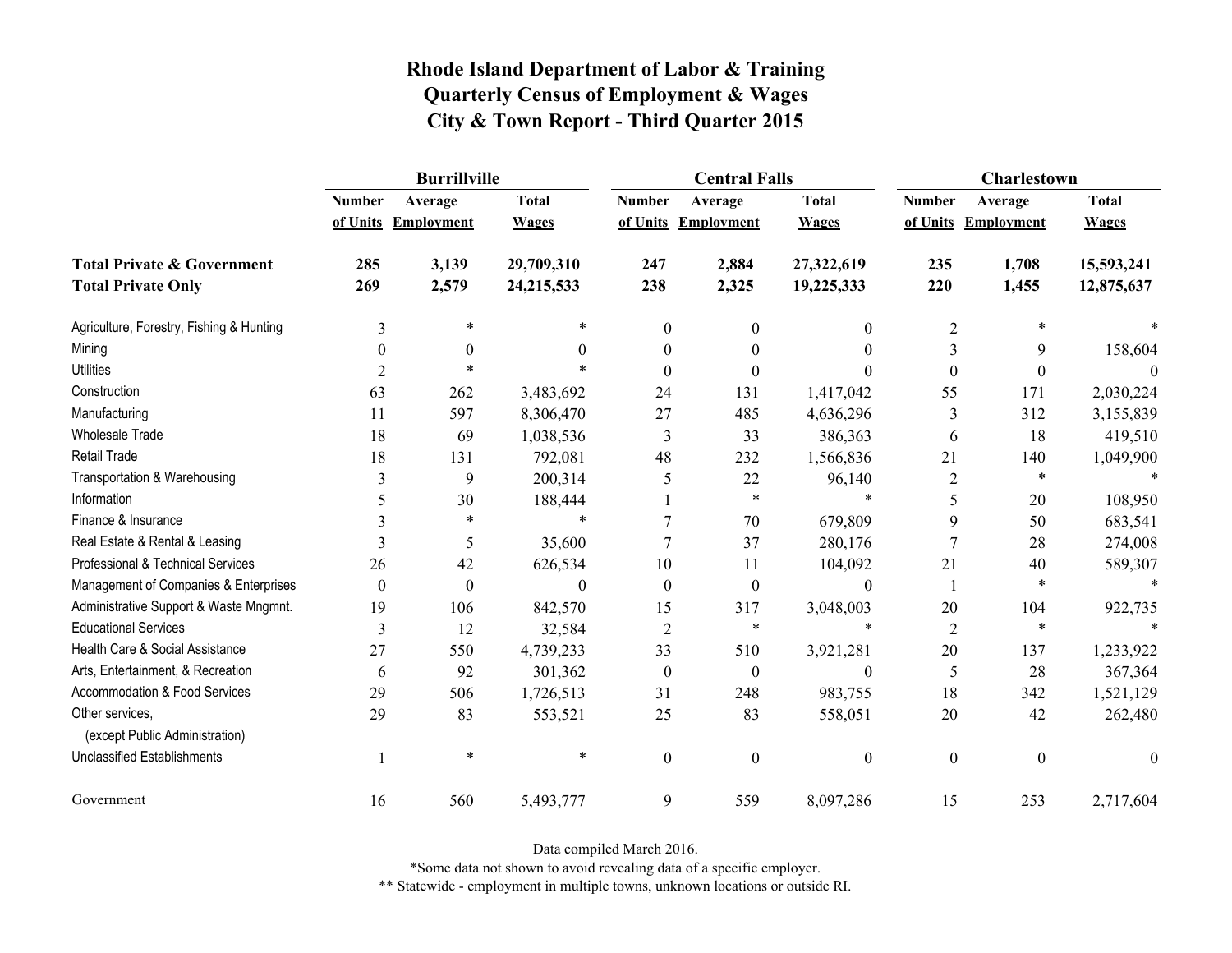|                                                   | Coventry         |                   |              |                  | <b>Cranston</b>     |                  | Cumberland       |                     |                  |
|---------------------------------------------------|------------------|-------------------|--------------|------------------|---------------------|------------------|------------------|---------------------|------------------|
|                                                   | <b>Number</b>    | Average           | <b>Total</b> | <b>Number</b>    | Average             | <b>Total</b>     | <b>Number</b>    | Average             | <b>Total</b>     |
|                                                   | of Units         | <b>Employment</b> | <b>Wages</b> |                  | of Units Employment | <b>Wages</b>     |                  | of Units Employment | <b>Wages</b>     |
| <b>Total Private &amp; Government</b>             | 702              | 7,500             | 68,341,891   | 2,463            | 36,318              | 414,193,323      | 864              | 10,613              | 120,244,309      |
| <b>Total Private Only</b>                         | 684              | 6,507             | 56,574,448   | 2,432            | 30,527              | 310,032,639      | 851              | 9,847               | 110,924,063      |
| Agriculture, Forestry, Fishing & Hunting          | 3                | $\ast$            | *            | 6                | 11                  | 81,598           |                  | $\ast$              |                  |
| Mining                                            | $\theta$         | $\theta$          | $\theta$     | $\overline{2}$   | *                   | $\ast$           |                  | $\ast$              |                  |
| <b>Utilities</b>                                  | $\boldsymbol{0}$ | $\mathbf{0}$      | $\Omega$     | $\boldsymbol{0}$ | $\mathbf{0}$        | $\boldsymbol{0}$ |                  | $\ast$              |                  |
| Construction                                      | 122              | 392               | 3,962,212    | 214              | 1,280               | 17,565,521       | 107              | 654                 | 10,074,292       |
| Manufacturing                                     | 40               | 547               | 9,035,431    | 151              | 3,476               | 42,779,251       | 39               | 1,755               | 20,202,660       |
| <b>Wholesale Trade</b>                            | 29               | 257               | 4,307,608    | 148              | 1,779               | 24,479,946       | 56               | 713                 | 10,658,840       |
| Retail Trade                                      | 92               | 1,705             | 12,516,827   | 313              | 5,136               | 39,637,172       | 81               | 920                 | 6,338,710        |
| Transportation & Warehousing                      | 6                | 99                | 517,110      | 56               | 638                 | 7,134,699        | 22               | 572                 | 5,261,069        |
| Information                                       | 13               | 54                | 676,135      | 39               | 2,128               | 33,577,367       | 18               | 139                 | 1,595,011        |
| Finance & Insurance                               | 23               | 97                | 1,207,073    | 123              | 850                 | 13,124,518       | 39               | 156                 | 1,853,802        |
| Real Estate & Rental & Leasing                    | 16               | 44                | 362,551      | 80               | 363                 | 5,254,689        | 35               | 112                 | 1,395,218        |
| Professional & Technical Services                 | 51               | 339               | 4,367,435    | 284              | 2,191               | 34,349,412       | 107              | 255                 | 4,371,965        |
| Management of Companies & Enterprises             | 5                | 58                | 568,482      | 14               | 457                 | 7,619,696        | 13               | $\ast$              | $\ast$           |
| Administrative Support & Waste Mngmnt.            | 59               | 360               | 3,273,034    | 182              | 2,410               | 19,873,327       | 62               | 867                 | 10,132,749       |
| <b>Educational Services</b>                       | 10               | 92                | 621,519      | 30               | 259                 | 1,723,569        | 17               | 287                 | 3,059,820        |
| Health Care & Social Assistance                   | 69               | 1,225             | 9,563,093    | 330              | 4,065               | 34,020,705       | 100              | 841                 | 7,285,533        |
| Arts, Entertainment, & Recreation                 | 6                | 27                | 135,455      | 32               | 483                 | 2,038,293        | 10               | 69                  | 307,246          |
| Accommodation & Food Services                     | 61               | 901               | 3,543,035    | 189              | 3,356               | 13,934,773       | 53               | 695                 | 2,849,952        |
| Other services.<br>(except Public Administration) | 77               | 295               | 1,861,071    | 237              | 1,615               | 12,248,030       | 89               | 564                 | 4,676,071        |
| <b>Unclassified Establishments</b>                | $\overline{2}$   | $\ast$            | $\ast$       | $\overline{2}$   | $\ast$              | $\ast$           | $\boldsymbol{0}$ | $\boldsymbol{0}$    | $\boldsymbol{0}$ |
| Government                                        | 18               | 993               | 11,767,443   | 31               | 5,791               | 104,160,684      | 13               | 766                 | 9,320,246        |

Data compiled March 2016.

\*Some data not shown to avoid revealing data of a specific employer.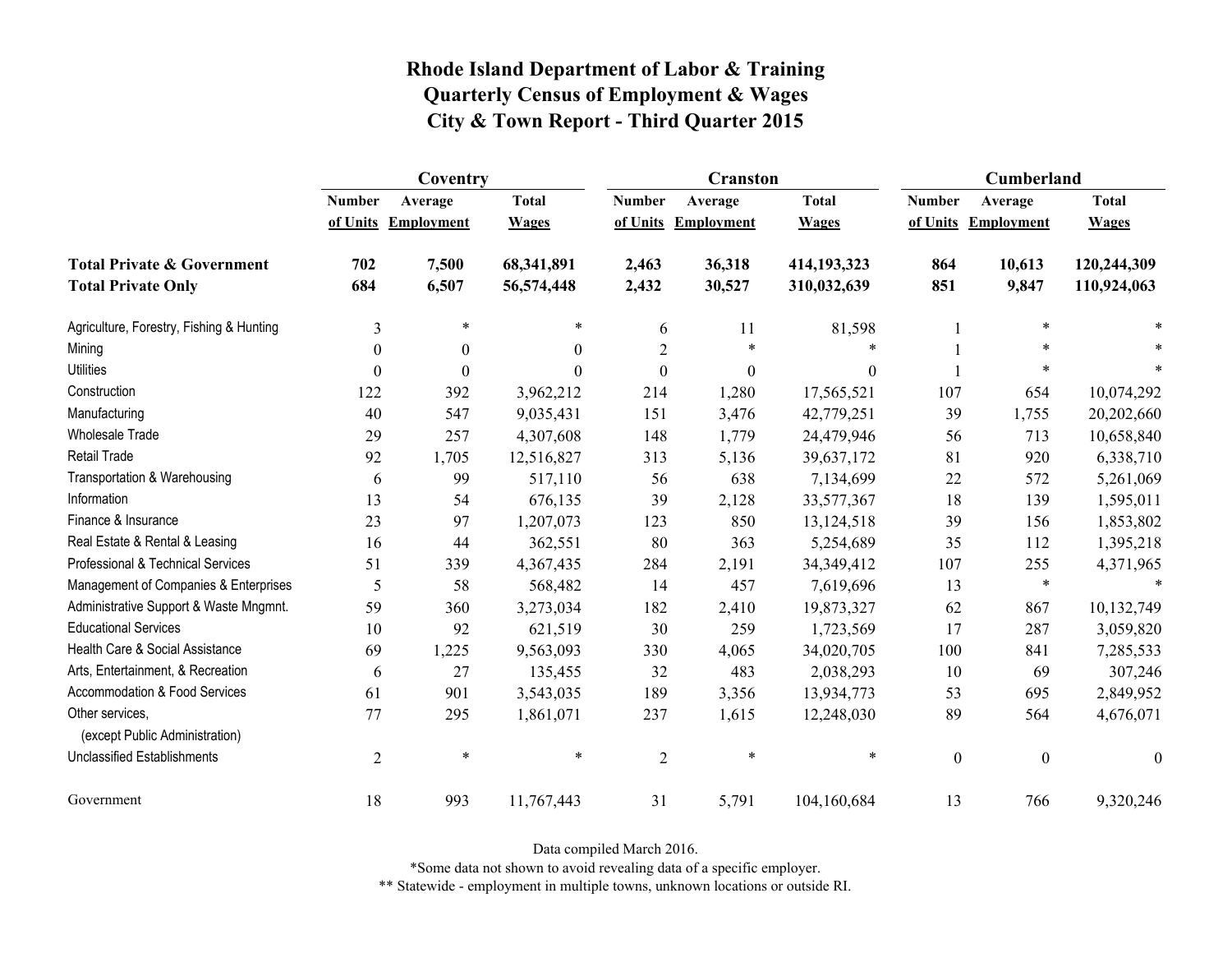|                                                   | <b>East Greenwich</b> |                     |                  | <b>East Providence</b> |                     | <b>Exeter</b>    |                  |                     |              |
|---------------------------------------------------|-----------------------|---------------------|------------------|------------------------|---------------------|------------------|------------------|---------------------|--------------|
|                                                   | <b>Number</b>         | Average             | <b>Total</b>     | <b>Number</b>          | Average             | <b>Total</b>     | <b>Number</b>    | Average             | <b>Total</b> |
|                                                   |                       | of Units Employment | <b>Wages</b>     |                        | of Units Employment | <b>Wages</b>     |                  | of Units Employment | <b>Wages</b> |
| <b>Total Private &amp; Government</b>             | 790                   | 8,175               | 88,023,762       | 1,474                  | 20,363              | 222,109,768      | 174              | 1,419               | 13,254,879   |
| <b>Total Private Only</b>                         | 776                   | 7,497               | 78,656,022       | 1,452                  | 19,292              | 206,120,441      | 169              | 1,327               | 12,234,068   |
| Agriculture, Forestry, Fishing & Hunting          | $\overline{c}$        | $\ast$              | $\ast$           | $\theta$               | $\boldsymbol{0}$    | 0                | 6                | 85                  | 505,579      |
| Mining                                            | $\theta$              | $\boldsymbol{0}$    | $\theta$         | $\boldsymbol{0}$       | 0                   | $\theta$         | $\boldsymbol{0}$ | $\theta$            | $\theta$     |
| <b>Utilities</b>                                  |                       | $\ast$              |                  | $\theta$               | $\theta$            | 0                | $\boldsymbol{0}$ | $\theta$            | $\theta$     |
| Construction                                      | 38                    | 256                 | 4,892,026        | 172                    | 889                 | 12,444,205       | 36               | 118                 | 1,220,787    |
| Manufacturing                                     | 24                    | 312                 | 4,244,665        | 92                     | 2,382               | 29,201,078       | 7                | 35                  | 529,773      |
| <b>Wholesale Trade</b>                            | 54                    | 172                 | 4,071,046        | 95                     | 1,252               | 18,180,187       | 9                | $\ast$              |              |
| <b>Retail Trade</b>                               | 64                    | 858                 | 7,269,275        | 141                    | 1,838               | 14,721,699       | 11               | 62                  | 445,638      |
| Transportation & Warehousing                      | 5                     | 64                  | 294,398          | 32                     | 259                 | 1,960,803        | $\mathfrak{Z}$   | $\ast$              |              |
| Information                                       | 19                    | 50                  | 1,227,676        | 18                     | 370                 | 6,133,029        | 3                |                     |              |
| Finance & Insurance                               | 55                    | 246                 | 4,713,149        | 95                     | 2,170               | 29,294,929       | 5                | $\ast$              |              |
| Real Estate & Rental & Leasing                    | 34                    | 138                 | 1,595,171        | 46                     | 258                 | 3,098,210        | 5                | 5                   | 44,330       |
| Professional & Technical Services                 | 136                   | 804                 | 13,432,455       | 207                    | 1,136               | 18,820,261       | 17               | $\ast$              |              |
| Management of Companies & Enterprises             | 6                     | $\ast$              | $\ast$           | 8                      | 112                 | 3,208,144        |                  | $\ast$              |              |
| Administrative Support & Waste Mngmnt.            | 47                    | 265                 | 2,417,374        | 104                    | 1,155               | 8,978,136        | 24               | 144                 | 1,563,276    |
| <b>Educational Services</b>                       | 17                    | 673                 | 7,996,816        | 23                     | 378                 | 3,806,841        | $\overline{2}$   | $\ast$              |              |
| Health Care & Social Assistance                   | 128                   | 1,661               | 15,457,305       | 154                    | 4,150               | 42,018,120       | 12               | 155                 | 1,257,898    |
| Arts, Entertainment, & Recreation                 | 11                    | 134                 | 660,373          | 29                     | 632                 | 3,180,762        | $\overline{4}$   | 54                  | 289,816      |
| <b>Accommodation &amp; Food Services</b>          | 61                    | 1,374               | 6,208,231        | 110                    | 1,460               | 5,639,929        | 14               | 180                 | 761,327      |
| Other services,<br>(except Public Administration) | 74                    | 341                 | 2,103,210        | 126                    | 853                 | 5,434,108        | 10               | 30                  | 246,335      |
| <b>Unclassified Establishments</b>                | $\boldsymbol{0}$      | $\boldsymbol{0}$    | $\boldsymbol{0}$ | $\boldsymbol{0}$       | $\boldsymbol{0}$    | $\boldsymbol{0}$ | $\boldsymbol{0}$ | $\boldsymbol{0}$    | $\theta$     |
| Government                                        | 14                    | 678                 | 9,367,740        | 22                     | 1,071               | 15,989,327       | 5                | 92                  | 1,020,811    |

Data compiled March 2016.

\*Some data not shown to avoid revealing data of a specific employer.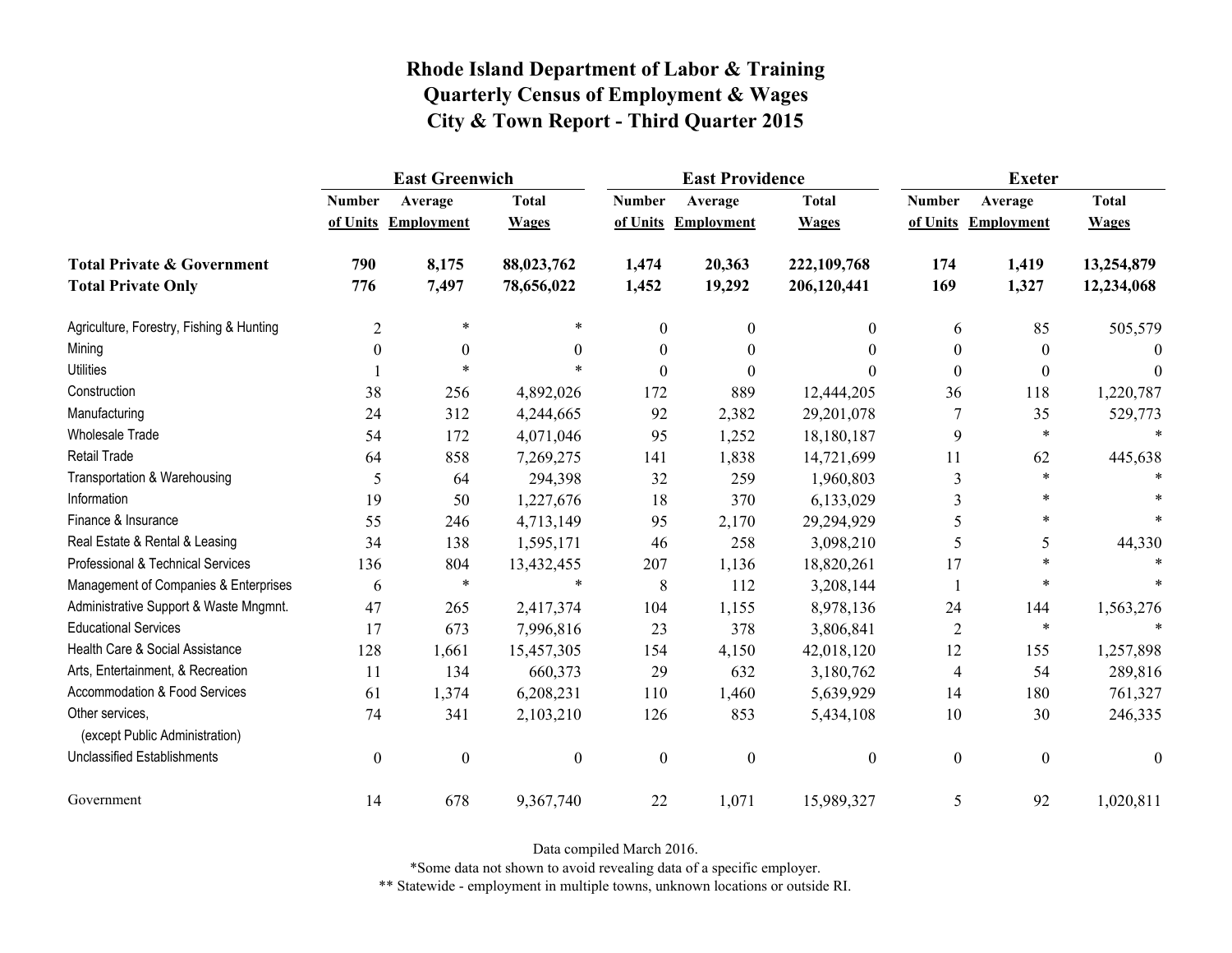|                                                   |                  | Foster              |                  |                  | Glocester           |                  | Hopkinton        |                     |              |  |
|---------------------------------------------------|------------------|---------------------|------------------|------------------|---------------------|------------------|------------------|---------------------|--------------|--|
|                                                   | <b>Number</b>    | Average             | <b>Total</b>     | <b>Number</b>    | Average             | <b>Total</b>     | <b>Number</b>    | Average             | <b>Total</b> |  |
|                                                   |                  | of Units Employment | <b>Wages</b>     |                  | of Units Employment | <b>Wages</b>     |                  | of Units Employment | <b>Wages</b> |  |
| <b>Total Private &amp; Government</b>             | 93               | 480                 | 4,040,628        | 194              | 1,485               | 12,514,772       | 193              | 1,292               | 12,538,489   |  |
| <b>Total Private Only</b>                         | 87               | 407                 | 3,221,977        | 177              | 1,118               | 8,706,475        | 181              | 1,172               | 11,155,767   |  |
| Agriculture, Forestry, Fishing & Hunting          | 4                | *                   | *                | 3                | $\ast$              | *                | 5                | $\ast$              |              |  |
| Mining                                            | $\Omega$         | $\theta$            | 0                | $\theta$         | $\theta$            | $\theta$         |                  |                     |              |  |
| <b>Utilities</b>                                  | $\theta$         | $\boldsymbol{0}$    | $\Omega$         | $\theta$         | $\theta$            | $\theta$         | $\boldsymbol{0}$ | 0                   | $\theta$     |  |
| Construction                                      | 22               | 37                  | 367,325          | 52               | 160                 | 1,715,936        | 53               | 150                 | 1,520,060    |  |
| Manufacturing                                     | $\overline{2}$   | *                   | *                | 2                | *                   | *                | 21               | 421                 | 5,221,275    |  |
| <b>Wholesale Trade</b>                            | $\overline{2}$   | *                   | $\ast$           | 3                | 3                   | 12,603           | 6                | 21                  | 505,705      |  |
| <b>Retail Trade</b>                               |                  | 24                  | 106,583          | 18               | 175                 | 1,010,399        | 17               | 102                 | 721,468      |  |
| Transportation & Warehousing                      | $\overline{2}$   | $\ast$              | *                | 7                | 65                  | 696,967          | $\boldsymbol{0}$ | $\boldsymbol{0}$    | $\theta$     |  |
| Information                                       | 2                | $\ast$              | *                | 3                | 18                  | 80,562           | 4                | $20\,$              | 53,298       |  |
| Finance & Insurance                               |                  | *                   | *                | 6                | 27                  | 250,999          | 3                | $\ast$              |              |  |
| Real Estate & Rental & Leasing                    | $\theta$         | $\boldsymbol{0}$    | $\Omega$         | 4                | $\ast$              | $\ast$           | 3                | $\ast$              |              |  |
| Professional & Technical Services                 | 11               | 19                  | 199,692          | 11               | *                   | $\ast$           | 10               | 29                  | 462,289      |  |
| Management of Companies & Enterprises             | $\overline{2}$   | *                   | $\ast$           | $\Omega$         | $\theta$            | $\theta$         |                  | $\ast$              |              |  |
| Administrative Support & Waste Mngmnt.            | 13               | 80                  | 681,628          | 13               | 64                  | 469,915          | 15               | 37                  | 270,299      |  |
| <b>Educational Services</b>                       | $\theta$         | $\boldsymbol{0}$    | $\theta$         | $\overline{2}$   | $\ast$              | $\ast$           | $\boldsymbol{0}$ | $\boldsymbol{0}$    |              |  |
| Health Care & Social Assistance                   | 9                | 72                  | 510,522          | 14               | 240                 | 1,510,564        | 18               | 155                 | 1,271,428    |  |
| Arts, Entertainment, & Recreation                 | $\overline{2}$   | $\ast$              | $\ast$           | 4                | $\ast$              | $\ast$           | $\overline{4}$   | 60                  | 229,438      |  |
| Accommodation & Food Services                     | 5                | 37                  | 135,604          | 18               | 178                 | 593,904          | 9                | 121                 | 475,417      |  |
| Other services,<br>(except Public Administration) | 3                | 12                  | 51,028           | 17               | 39                  | 409,122          | 11               | 30                  | 176,962      |  |
| <b>Unclassified Establishments</b>                | $\boldsymbol{0}$ | $\boldsymbol{0}$    | $\boldsymbol{0}$ | $\boldsymbol{0}$ | $\mathbf{0}$        | $\boldsymbol{0}$ | $\boldsymbol{0}$ | $\boldsymbol{0}$    | $\mathbf{0}$ |  |
| Government                                        | 6                | 73                  | 818,651          | 17               | 367                 | 3,808,297        | 12               | 120                 | 1,382,722    |  |

Data compiled March 2016.

\*Some data not shown to avoid revealing data of a specific employer.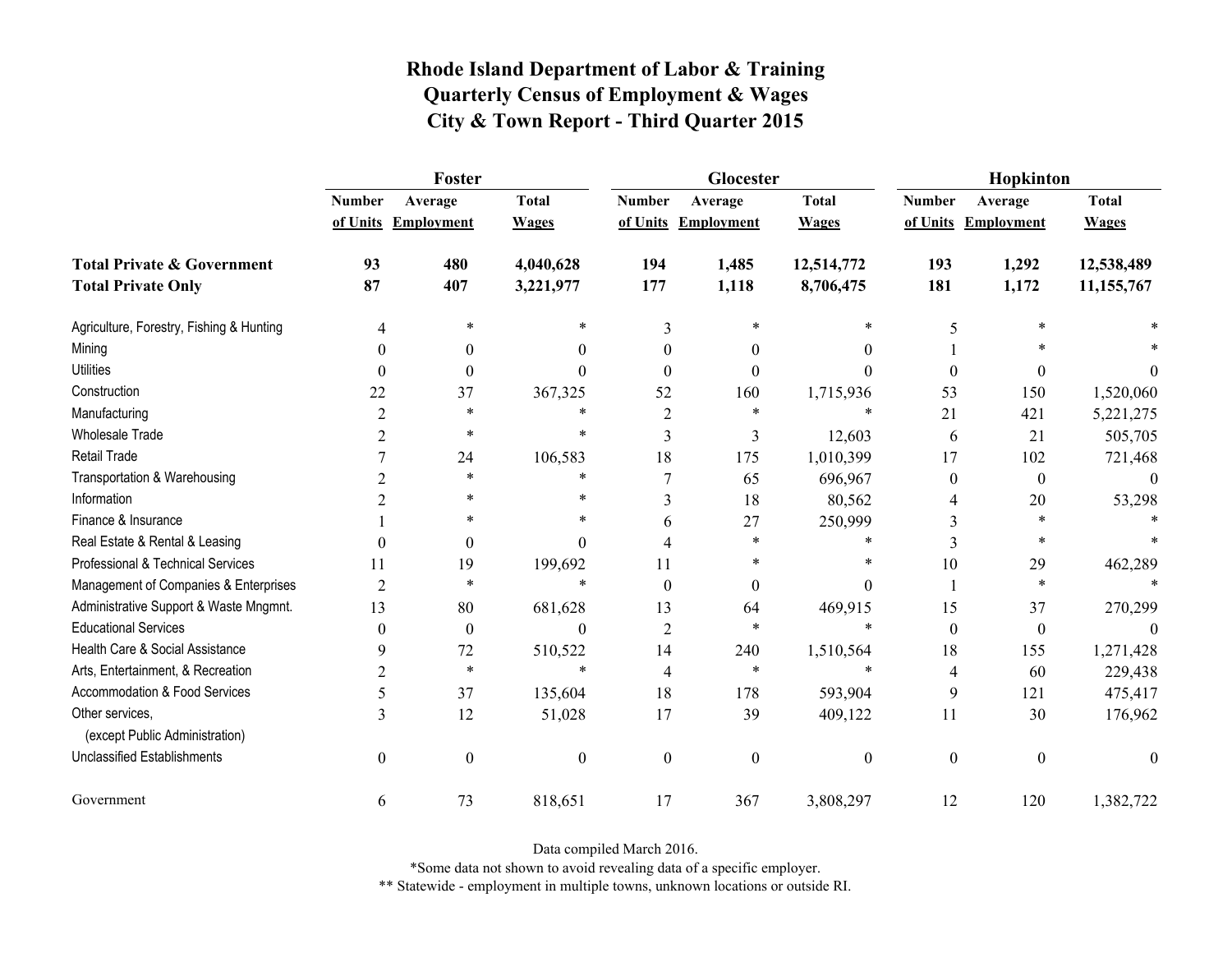|                                                   | <b>Jamestown</b> |                     |                  |                  | <b>Johnston</b>   |                  | Lincoln          |                   |                  |
|---------------------------------------------------|------------------|---------------------|------------------|------------------|-------------------|------------------|------------------|-------------------|------------------|
|                                                   | <b>Number</b>    | Average             | <b>Total</b>     | <b>Number</b>    | Average           | <b>Total</b>     | <b>Number</b>    | Average           | <b>Total</b>     |
|                                                   |                  | of Units Employment | <b>Wages</b>     | of Units         | <b>Employment</b> | <b>Wages</b>     | of Units         | <b>Employment</b> | <b>Wages</b>     |
| <b>Total Private &amp; Government</b>             | 212              | 1,318               | 11,756,919       | 1,062            | 13,382            | 148,267,604      | 758              | 14,240            | 179,348,881      |
| <b>Total Private Only</b>                         | 197              | 1,030               | 8,970,943        | 1,049            | 12,122            | 132,612,563      | 736              | 13,220            | 163,976,174      |
| Agriculture, Forestry, Fishing & Hunting          | $\overline{c}$   | $\ast$              | $\ast$           | 8                | 40                | 160,908          | $\overline{2}$   | $\ast$            |                  |
| Mining                                            | $\theta$         | $\theta$            | $\overline{0}$   | $\overline{2}$   | $\ast$            | $\ast$           | $\boldsymbol{0}$ | $\theta$          | $\theta$         |
| <b>Utilities</b>                                  | 0                | $\theta$            | $\boldsymbol{0}$ | $\overline{2}$   | $\ast$            | $\ast$           | 3                | $\ast$            |                  |
| Construction                                      | 23               | 57                  | 756,698          | 160              | 780               | 10,980,727       | 89               | 729               | 9,180,040        |
| Manufacturing                                     | 4                | $\ast$              | $\ast$           | 77               | 993               | 9,482,513        | 41               | 1,812             | 23,558,527       |
| <b>Wholesale Trade</b>                            | 11               | 34                  | 1,034,688        | 46               | 284               | 3,733,389        | 57               | 642               | 8,081,895        |
| <b>Retail Trade</b>                               | 12               | 99                  | 580,323          | 141              | 1,594             | 12,191,063       | 59               | 962               | 7,703,867        |
| Transportation & Warehousing                      | 4                | $\ast$              | $\ast$           | 39               | 499               | 5,023,601        | 18               | 367               | 4,057,237        |
| Information                                       |                  | 16                  | 183,196          | 9                | 398               | 8,199,659        | 16               | 335               | 4,547,988        |
| Finance & Insurance                               | 4                | 8                   | 99,757           | 25               | 1,450             | 31,578,578       | 32               | 2,457             | 36,808,768       |
| Real Estate & Rental & Leasing                    |                  | $\ast$              | $\ast$           | 35               | 351               | 3,773,081        | 16               | 34                | 355,783          |
| Professional & Technical Services                 | 45               | 78                  | 1,370,829        | 69               | 174               | 2,046,596        | 116              | 707               | 13,837,965       |
| Management of Companies & Enterprises             |                  | $\ast$              | $\ast$           | 6                | $\ast$            | $\ast$           | 12               | 467               | 15, 127, 082     |
| Administrative Support & Waste Mngmnt.            | 19               | 90                  | 813,112          | 104              | 1,905             | 16,854,777       | 54               | 307               | 2,988,057        |
| <b>Educational Services</b>                       | 2                | $\ast$              | $\ast$           | 8                | 54                | 269,435          | 10               | 127               | 2,772,654        |
| Health Care & Social Assistance                   | 13               | 118                 | 731,609          | 134              | 1,806             | 17,749,983       | 81               | 1,021             | 9,787,484        |
| Arts, Entertainment, & Recreation                 | 9                | 159                 | 940,481          | 9                | 107               | 629,402          | 10               | $\ast$            | $\ast$           |
| Accommodation & Food Services                     | 13               | 235                 | 1,207,085        | 83               | 1,080             | 4,136,775        | 56               | 849               | 3,915,852        |
| Other services,<br>(except Public Administration) | 21               | 69                  | 717,342          | 92               | 478               | 3,679,434        | 64               | 312               | 2,265,489        |
| <b>Unclassified Establishments</b>                | $\boldsymbol{0}$ | $\boldsymbol{0}$    | $\boldsymbol{0}$ | $\boldsymbol{0}$ | $\boldsymbol{0}$  | $\boldsymbol{0}$ | $\boldsymbol{0}$ | $\boldsymbol{0}$  | $\boldsymbol{0}$ |
| Government                                        | 15               | 288                 | 2,785,976        | 13               | 1,260             | 15,655,041       | 22               | 1,020             | 15,372,707       |

Data compiled March 2016.

\*Some data not shown to avoid revealing data of a specific employer.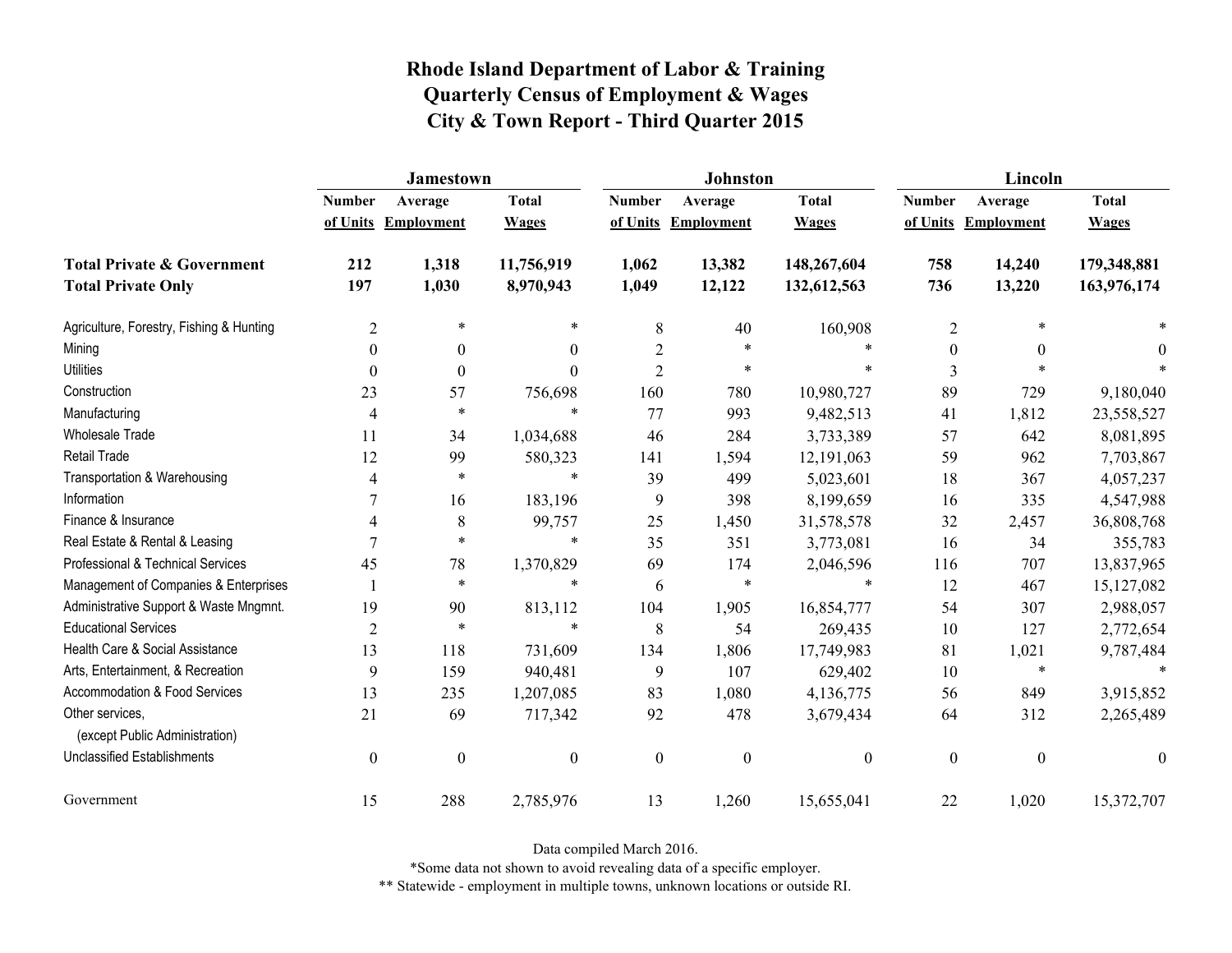|                                                   | <b>Little Compton</b>    |                     |                  |                  | <b>Middletown</b>   |                  | Narragansett     |                     |                  |
|---------------------------------------------------|--------------------------|---------------------|------------------|------------------|---------------------|------------------|------------------|---------------------|------------------|
|                                                   | <b>Number</b>            | Average             | <b>Total</b>     | <b>Number</b>    | Average             | <b>Total</b>     | <b>Number</b>    | Average             | <b>Total</b>     |
|                                                   |                          | of Units Employment | <b>Wages</b>     |                  | of Units Employment | <b>Wages</b>     |                  | of Units Employment | <b>Wages</b>     |
| <b>Total Private &amp; Government</b>             | 146                      | 819                 | 6,677,165        | 735              | 11,073              | 120,567,631      | 469              | 5,501               | 45,312,594       |
| <b>Total Private Only</b>                         | 140                      | 698                 | 5,445,176        | 722              | 10,572              | 114,260,140      | 450              | 4,515               | 32,402,009       |
| Agriculture, Forestry, Fishing & Hunting          | 9                        | 92                  | 540,087          | 5                | 55                  | 500,844          | 7                | 42                  | 350,732          |
| Mining                                            | $\boldsymbol{0}$         | $\boldsymbol{0}$    | $\theta$         |                  | $\ast$              |                  | $\boldsymbol{0}$ | $\boldsymbol{0}$    | $\Omega$         |
| <b>Utilities</b>                                  | $\boldsymbol{0}$         | $\theta$            | $\Omega$         |                  | $\ast$              |                  |                  | *                   |                  |
| Construction                                      | 27                       | 108                 | 1,150,981        | 72               | 438                 | 5,166,261        | 42               | 142                 | 1,561,105        |
| Manufacturing                                     | $\overline{2}$           | $\ast$              | $\ast$           | 15               | 441                 | 7,064,375        | 12               | 94                  | 1,371,549        |
| Wholesale Trade                                   | 4                        | $\overline{7}$      | 142,852          | 25               | 152                 | 2,185,312        | 24               | 118                 | 1,224,269        |
| Retail Trade                                      | 8                        | 43                  | 228,447          | 95               | 1,508               | 11,698,118       | 48               | 713                 | 4,504,509        |
| Transportation & Warehousing                      |                          | $\ast$              | $\ast$           | 10               | 133                 | 1,244,135        | 10               | 176                 | 1,419,063        |
| Information                                       |                          | $\ast$              | $\ast$           | 14               | 232                 | 4,408,902        | 5                | 6                   | 469,793          |
| Finance & Insurance                               | 3                        | $\ast$              | *                | 33               | 592                 | 10,593,959       | 18               | 59                  | 1,087,459        |
| Real Estate & Rental & Leasing                    | $\boldsymbol{\varDelta}$ | $\ast$              | $\ast$           | 33               | 113                 | 1,218,575        | 27               | 143                 | 1,336,378        |
| Professional & Technical Services                 | 16                       | 27                  | 319,090          | 102              | 2,203               | 37,006,634       | 54               | 119                 | 2,081,271        |
| Management of Companies & Enterprises             |                          | $\ast$              | $\ast$           | $\tau$           | 320                 | 4,637,199        | 4                | $\ast$              | $\ast$           |
| Administrative Support & Waste Mngmnt.            | 23                       | 49                  | 386,850          | 43               | 217                 | 1,628,671        | 27               | 117                 | 1,053,597        |
| <b>Educational Services</b>                       | $\overline{2}$           | $\ast$              | $\ast$           | 12               | $\ast$              | $\ast$           | 6                | $\ast$              |                  |
| Health Care & Social Assistance                   | 6                        | $\,$ $\,$           | 52,690           | 77               | 1,321               | 10,202,915       | 39               | 481                 | 4,185,754        |
| Arts, Entertainment, & Recreation                 | 6                        | 120                 | 697,732          | 15               | 225                 | 1,438,712        | 12               | 341                 | 2,013,814        |
| <b>Accommodation &amp; Food Services</b>          | 8                        | 86                  | 295,382          | 88               | 1,861               | 9,334,466        | 75               | 1,670               | 7,910,482        |
| Other services,<br>(except Public Administration) | 19                       | 82                  | 649,566          | 74               | 511                 | 2,751,722        | 39               | 278                 | 1,586,495        |
| <b>Unclassified Establishments</b>                | $\boldsymbol{0}$         | $\boldsymbol{0}$    | $\boldsymbol{0}$ | $\boldsymbol{0}$ | $\boldsymbol{0}$    | $\boldsymbol{0}$ | $\boldsymbol{0}$ | $\boldsymbol{0}$    | $\boldsymbol{0}$ |
| Government                                        | 6                        | 121                 | 1,231,989        | 13               | 501                 | 6,307,491        | 19               | 986                 | 12,910,585       |

Data compiled March 2016.

\*Some data not shown to avoid revealing data of a specific employer.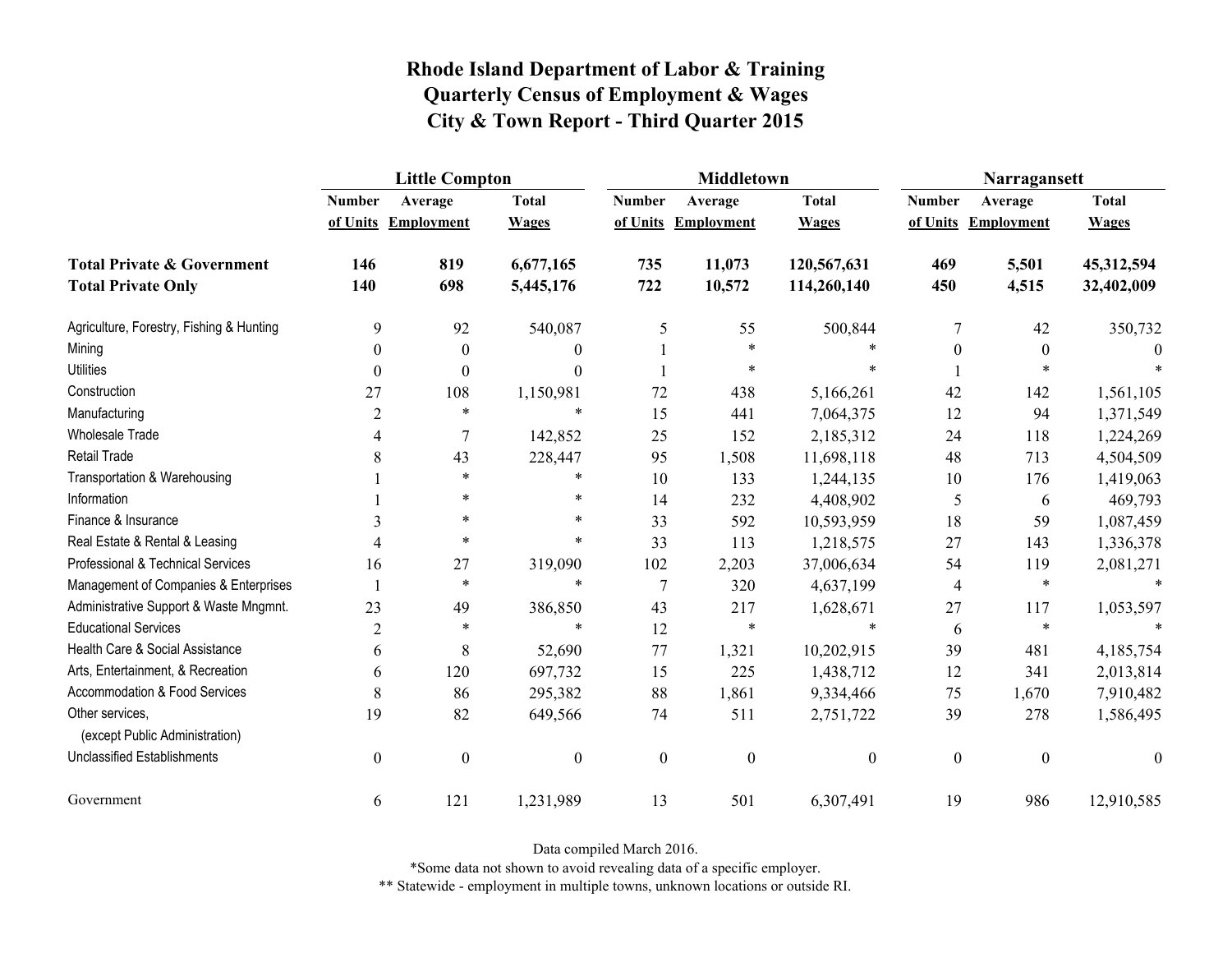|                                                   | <b>Newport</b>   |                     |                  |                  | <b>New Shoreham</b> |                  | <b>North Kingstown</b> |                     |                  |
|---------------------------------------------------|------------------|---------------------|------------------|------------------|---------------------|------------------|------------------------|---------------------|------------------|
|                                                   | <b>Number</b>    | Average             | <b>Total</b>     | <b>Number</b>    | Average             | <b>Total</b>     | <b>Number</b>          | Average             | <b>Total</b>     |
|                                                   |                  | of Units Employment | <b>Wages</b>     |                  | of Units Employment | <b>Wages</b>     |                        | of Units Employment | <b>Wages</b>     |
| <b>Total Private &amp; Government</b>             | 1,315            | 19,077              | 238,568,360      | 226              | 1,843               | 16,357,007       | 977                    | 16,810              | 196,788,137      |
| <b>Total Private Only</b>                         | 1,280            | 13,826              | 119,717,563      | 212              | 1,698               | 14,818,668       | 957                    | 15,606              | 180,237,895      |
| Agriculture, Forestry, Fishing & Hunting          | 4                | $\ast$              | *                | 4                | $\ast$              | *                | 11                     | 77                  | 1,257,394        |
| Mining                                            |                  | *                   | *                | $\theta$         | $\boldsymbol{0}$    | $\theta$         | $\boldsymbol{0}$       | $\theta$            |                  |
| <b>Utilities</b>                                  | $\theta$         | $\theta$            | 0                | $\overline{2}$   | $\ast$              |                  |                        | $\ast$              |                  |
| Construction                                      | 89               | 452                 | 6,134,736        | 31               | 55                  | 637,091          | 93                     | 389                 | 4,955,471        |
| Manufacturing                                     | 27               | 162                 | 1,578,922        | 6                | 13                  | 85,852           | 68                     | 6,548               | 94,833,101       |
| Wholesale Trade                                   | 37               | 105                 | 1,564,162        | $\overline{2}$   | $\ast$              | $\ast$           | 79                     | 568                 | 9,234,465        |
| <b>Retail Trade</b>                               | 210              | 1,650               | 10,179,531       | 34               | 190                 | 1,455,005        | 94                     | 1,885               | 13,903,969       |
| Transportation & Warehousing                      | 38               | 268                 | 1,924,875        | 4                | 21                  | 140,032          | 42                     | 428                 | 4,899,164        |
| Information                                       | 25               | 236                 | 2,619,117        | $\overline{2}$   | $\ast$              | $\ast$           | 15                     | 168                 | 2,918,229        |
| Finance & Insurance                               | 45               | 169                 | 3,381,379        |                  | $\ast$              | $\ast$           | 39                     | 338                 | 4,925,051        |
| Real Estate & Rental & Leasing                    | 59               | 398                 | 3,761,014        | 13               | 85                  | 619,301          | 23                     | 78                  | 911,238          |
| Professional & Technical Services                 | 154              | 528                 | 8,709,585        | 6                | 41                  | 272,870          | 134                    | 415                 | 6,695,263        |
| Management of Companies & Enterprises             | 10               | $\ast$              | $\ast$           |                  | $\ast$              | $\ast$           | 14                     | 643                 | 7,892,075        |
| Administrative Support & Waste Mngmnt.            | 96               | 383                 | 4,071,844        | 15               | 49                  | 448,803          | 72                     | 504                 | 4,198,857        |
| <b>Educational Services</b>                       | 20               | 643                 | 8,407,180        |                  | $\ast$              | $\ast$           | 13                     | $\ast$              |                  |
| Health Care & Social Assistance                   | 83               | 1,516               | 14,894,277       | 3                | $\ast$              | $\ast$           | 86                     | 1,712               | 12,321,241       |
| Arts, Entertainment, & Recreation                 | 49               | 1,097               | 8,524,141        | 13               | 67                  | 634,557          | 31                     | 360                 | 2,133,256        |
| Accommodation & Food Services                     | 186              | 5,096               | 34,187,046       | 60               | 1,078               | 9,332,939        | 61                     | 941                 | 4,092,655        |
| Other services,<br>(except Public Administration) | 147              | 943                 | 8,129,163        | 14               | 38                  | 204,768          | 81                     | 394                 | 2,463,391        |
| <b>Unclassified Establishments</b>                | $\boldsymbol{0}$ | $\boldsymbol{0}$    | $\boldsymbol{0}$ | $\boldsymbol{0}$ | $\boldsymbol{0}$    | $\boldsymbol{0}$ | $\boldsymbol{0}$       | $\mathbf{0}$        | $\boldsymbol{0}$ |
| Government                                        | 35               | 5,251               | 118,850,797      | 14               | 145                 | 1,538,339        | 20                     | 1,204               | 16,550,242       |

Data compiled March 2016.

\*Some data not shown to avoid revealing data of a specific employer.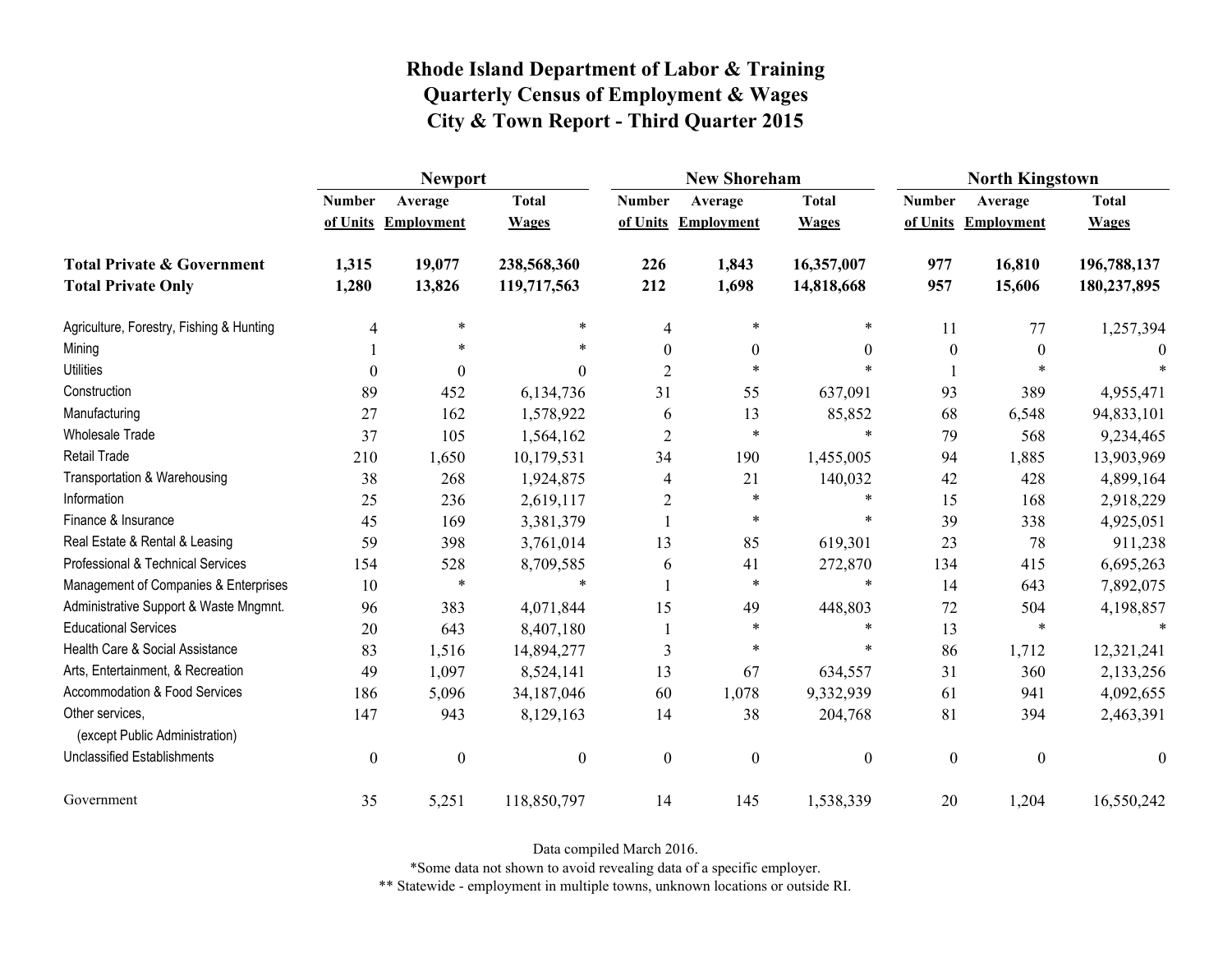|                                                   | <b>North Providence</b> |                     |                  |                  | <b>North Smithfield</b> |                  | Pawtucket     |                     |              |
|---------------------------------------------------|-------------------------|---------------------|------------------|------------------|-------------------------|------------------|---------------|---------------------|--------------|
|                                                   | <b>Number</b>           | Average             | <b>Total</b>     | <b>Number</b>    | Average                 | <b>Total</b>     | <b>Number</b> | Average             | <b>Total</b> |
|                                                   |                         | of Units Employment | <b>Wages</b>     |                  | of Units Employment     | <b>Wages</b>     |               | of Units Employment | <b>Wages</b> |
| <b>Total Private &amp; Government</b>             | 678                     | 6,591               | 63,132,847       | 391              | 4,943                   | 42,842,562       | 1,544         | 22,635              | 261,027,439  |
| <b>Total Private Only</b>                         | 668                     | 5,805               | 50,325,728       | 382              | 4,627                   | 39,261,333       | 1,521         | 21,115              | 235,043,037  |
| Agriculture, Forestry, Fishing & Hunting          | $\boldsymbol{0}$        | $\boldsymbol{0}$    | $\boldsymbol{0}$ | $\overline{2}$   | $\ast$                  | $\ast$           | 0             | $\theta$            | $\mathbf{0}$ |
| Mining                                            | $\theta$                | $\theta$            | $\Omega$         | $\overline{2}$   | *                       | *                | $\Omega$      | $\theta$            | $\theta$     |
| <b>Utilities</b>                                  | $\boldsymbol{0}$        | $\theta$            | $\Omega$         | $\boldsymbol{0}$ | $\boldsymbol{0}$        | $\boldsymbol{0}$ | 3             |                     |              |
| Construction                                      | 71                      | 232                 | 2,694,096        | 65               | 247                     | 2,417,702        | 140           | 1,038               | 14,042,592   |
| Manufacturing                                     | 31                      | 214                 | 2,023,953        | 21               | 569                     | 5,574,071        | 132           | 3,718               | 45,063,121   |
| <b>Wholesale Trade</b>                            | 22                      | 96                  | 1,453,168        | 22               | 168                     | 2,441,319        | 75            | 519                 | 6,322,917    |
| <b>Retail Trade</b>                               | 92                      | 926                 | 6,119,234        | 41               | 1,012                   | 7,059,099        | 171           | 1,423               | 10,329,828   |
| Transportation & Warehousing                      | 16                      | 109                 | 957,387          | 8                | 345                     | 3,451,489        | 45            | 533                 | 6,522,248    |
| Information                                       | 9                       | 23                  | 246,872          | 3                | $\ast$                  | $\ast$           | 26            | 86                  | 1,218,868    |
| Finance & Insurance                               | 29                      | 120                 | 1,429,038        | 11               | 48                      | 901,620          | 51            | 556                 | 7,940,802    |
| Real Estate & Rental & Leasing                    | 32                      | 111                 | 1,012,312        | 11               | 21                      | 173,742          | 45            | 208                 | 1,863,415    |
| Professional & Technical Services                 | 58                      | 196                 | 2,823,593        | 50               | 253                     | 3,837,801        | 139           | 833                 | 11,269,928   |
| Management of Companies & Enterprises             | 5                       | $\ast$              | $\ast$           | $\overline{2}$   | $\ast$                  | $\ast$           | 10            | $\ast$              |              |
| Administrative Support & Waste Mngmnt.            | 50                      | 579                 | 3,492,582        | $27\,$           | 173                     | 1,655,503        | 108           | 2,183               | 16,616,174   |
| <b>Educational Services</b>                       | $\overline{4}$          | $\ast$              | $\ast$           | $\sqrt{2}$       | $\ast$                  | *                | 26            | 336                 | 2,961,533    |
| Health Care & Social Assistance                   | 113                     | 2,139               | 22,438,313       | 51               | 788                     | 6,192,343        | 233           | 5,005               | 48,339,675   |
| Arts, Entertainment, & Recreation                 | 8                       | 87                  | 256,342          | 6                | 86                      | 423,382          | 22            | 407                 | 10,833,291   |
| Accommodation & Food Services                     | 60                      | 678                 | 2,767,208        | 26               | 670                     | 2,644,544        | 137           | 1,689               | 6,693,604    |
| Other services,<br>(except Public Administration) | 68                      | 256                 | 1,886,020        | 32               | 177                     | 1,460,094        | 157           | 1,254               | 8,078,302    |
| <b>Unclassified Establishments</b>                | $\boldsymbol{0}$        | $\boldsymbol{0}$    | $\boldsymbol{0}$ | $\boldsymbol{0}$ | $\boldsymbol{0}$        | $\boldsymbol{0}$ |               | $\ast$              | *            |
| Government                                        | 10                      | 786                 | 12,807,119       | 9                | 316                     | 3,581,229        | 23            | 1,520               | 25,984,402   |

Data compiled March 2016.

\*Some data not shown to avoid revealing data of a specific employer.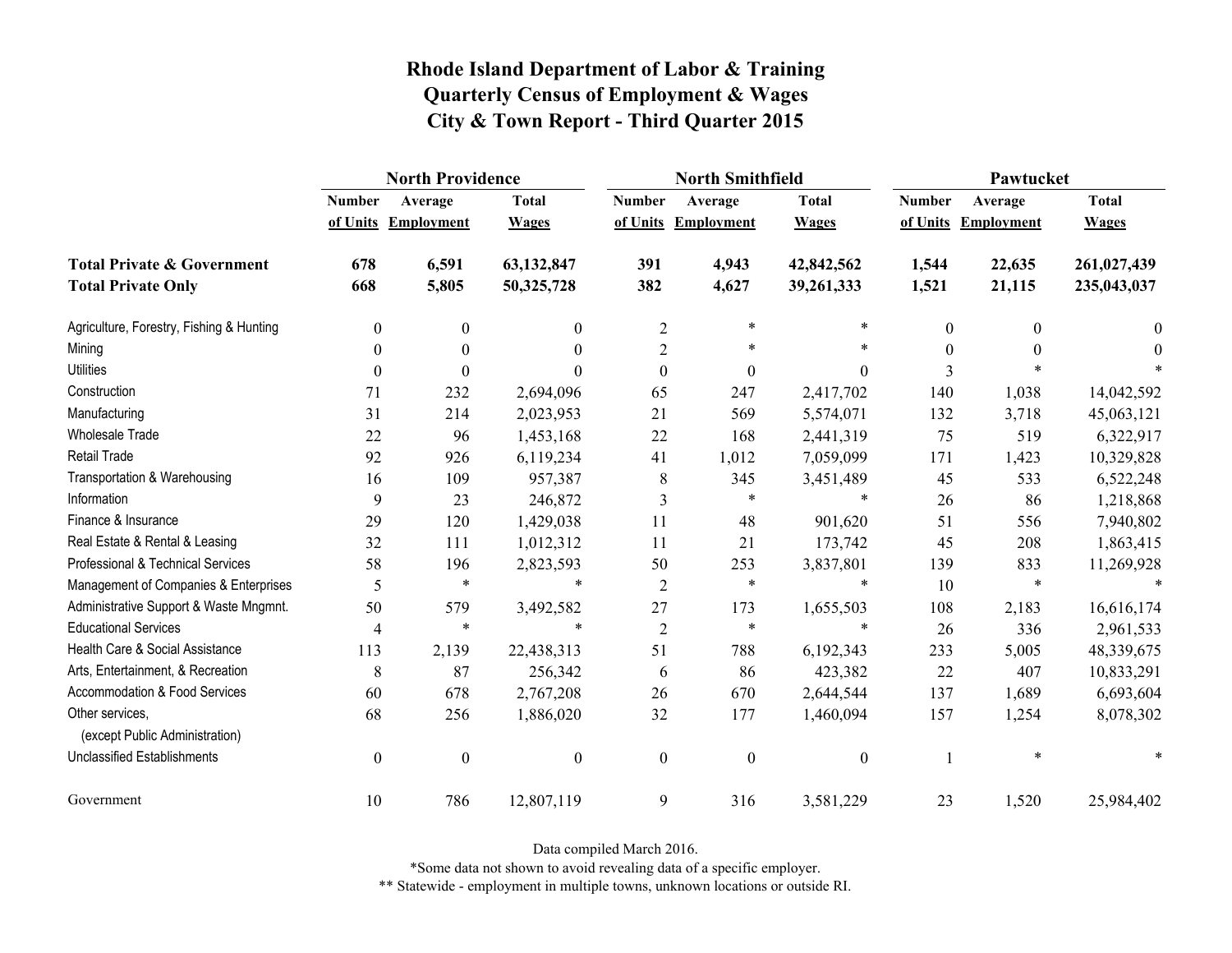|                                                   | Portsmouth    |                     |              |                  | Providence          |               | <b>Richmond</b>  |                     |                  |
|---------------------------------------------------|---------------|---------------------|--------------|------------------|---------------------|---------------|------------------|---------------------|------------------|
|                                                   | <b>Number</b> | Average             | <b>Total</b> | <b>Number</b>    | Average             | <b>Total</b>  | <b>Number</b>    | Average             | <b>Total</b>     |
|                                                   |               | of Units Employment | <b>Wages</b> |                  | of Units Employment | <b>Wages</b>  |                  | of Units Employment | <b>Wages</b>     |
| <b>Total Private &amp; Government</b>             | 526           | 5,670               | 71,254,991   | 5,584            | 111,268             | 1,529,987,964 | 153              | 2,076               | 19,371,850       |
| <b>Total Private Only</b>                         | 510           | 5,224               | 65, 131, 625 | 5,485            | 96,412              | 1,273,964,572 | 146              | 1,438               | 10,866,780       |
| Agriculture, Forestry, Fishing & Hunting          | 14            | 56                  | 324,599      |                  | $\ast$              | $\ast$        | 8                | 62                  | 697,524          |
| Mining                                            | 0             | $\mathbf{0}$        | $\theta$     | $\boldsymbol{0}$ | $\theta$            | 0             |                  | $\ast$              |                  |
| <b>Utilities</b>                                  |               | $\ast$              | $\ast$       | 7                | 561                 | 13,625,515    | $\theta$         | $\boldsymbol{0}$    | 0                |
| Construction                                      | 64            | 343                 | 4,055,585    | 245              | 2,071               | 39,356,778    | 23               | 104                 | 1,395,319        |
| Manufacturing                                     | 20            | 1,427               | 27,608,654   | 231              | 4,050               | 44,573,125    | 4                | $\ast$              |                  |
| Wholesale Trade                                   | 18            | 95                  | 1,659,426    | 204              | 2,755               | 45,829,700    | 3                | $\ast$              |                  |
| <b>Retail Trade</b>                               | 54            | 510                 | 4,702,634    | 631              | 6,836               | 42,463,318    | 20               | 290                 | 2,002,450        |
| Transportation & Warehousing                      | 9             | 74                  | 523,352      | 85               | 626                 | 5,756,896     | 3                | $\ast$              |                  |
| Information                                       | 17            | 65                  | 1,172,185    | 146              | 2,172               | 32,453,126    | $\overline{2}$   | $\ast$              |                  |
| Finance & Insurance                               | 20            | 114                 | 3,485,205    | 304              | 5,992               | 130,980,195   | 5                | 51                  | 417,748          |
| Real Estate & Rental & Leasing                    | 15            | 155                 | 1,361,947    | 190              | 1,425               | 18,129,639    | $\theta$         | $\boldsymbol{0}$    | $\Omega$         |
| Professional & Technical Services                 | 72            | 139                 | 2,282,222    | 946              | 6,465               | 124,420,349   | 11               | 78                  | 1,022,351        |
| Management of Companies & Enterprises             | 3             | $\ast$              | $\ast$       | 51               | 2,969               | 67,687,503    | $\theta$         | $\overline{0}$      | $\Omega$         |
| Administrative Support & Waste Mngmnt.            | 35            | 255                 | 2,050,524    | 308              | 8,028               | 58,660,963    | 13               | 78                  | 594,259          |
| <b>Educational Services</b>                       | 18            | 239                 | 2,711,651    | 130              | 10,852              | 161,501,592   |                  | $\ast$              |                  |
| Health Care & Social Assistance                   | 42            | 857                 | 7,642,835    | 747              | 27,291              | 396,485,403   | 12               | 76                  | 583,256          |
| Arts, Entertainment, & Recreation                 | $8\,$         | 102                 | 829,097      | 62               | 857                 | 5,975,343     | 7                | 151                 | 553,303          |
| Accommodation & Food Services                     | 42            | 604                 | 2,972,193    | 562              | 9,218               | 48,532,184    | 20               | 292                 | 1,211,799        |
| Other services,<br>(except Public Administration) | 57            | 181                 | 1,642,802    | 632              | 4,225               | 37,392,744    | 13               | 28                  | 138,145          |
| <b>Unclassified Establishments</b>                |               | $\ast$              | $\ast$       | 3                | $\ast$              | $\ast$        | $\boldsymbol{0}$ | $\boldsymbol{0}$    | $\boldsymbol{0}$ |
| Government                                        | 16            | 446                 | 6,123,366    | 99               | 14,856              | 256,023,392   | 7                | 638                 | 8,505,070        |

Data compiled March 2016.

\*Some data not shown to avoid revealing data of a specific employer.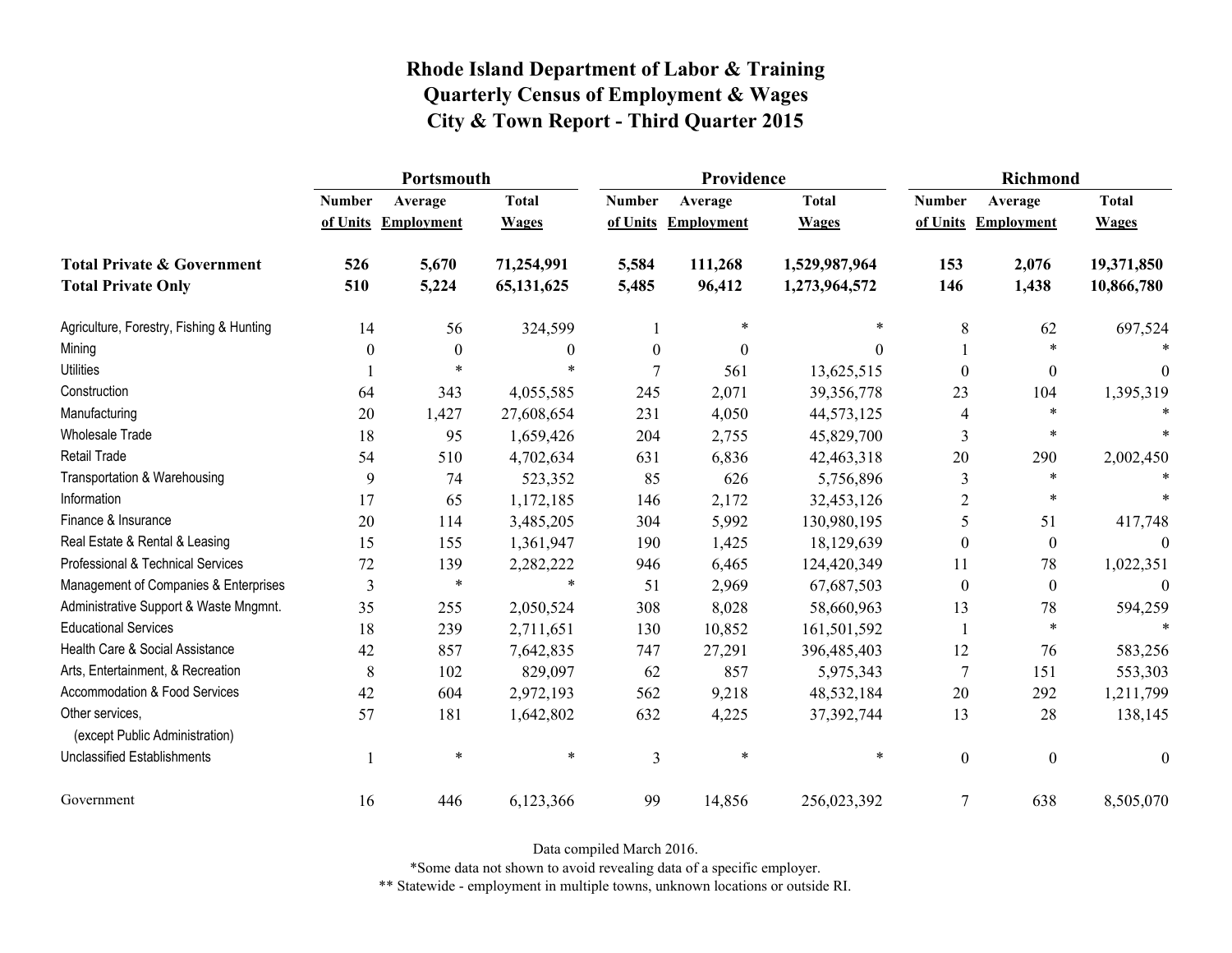|                                                   | <b>Scituate</b>  |                     |                  |                  | Smithfield        |                  | <b>South Kingstown</b> |                     |                  |
|---------------------------------------------------|------------------|---------------------|------------------|------------------|-------------------|------------------|------------------------|---------------------|------------------|
|                                                   | <b>Number</b>    | Average             | <b>Total</b>     | <b>Number</b>    | Average           | <b>Total</b>     | <b>Number</b>          | Average             | <b>Total</b>     |
|                                                   |                  | of Units Employment | <b>Wages</b>     | of Units         | <b>Employment</b> | <b>Wages</b>     |                        | of Units Employment | <b>Wages</b>     |
| <b>Total Private &amp; Government</b>             | 258              | 1,657               | 16,759,053       | 865              | 15,379            | 228,746,114      | 1,026                  | 13,464              | 158,221,574      |
| <b>Total Private Only</b>                         | 246              | 1,075               | 8,395,683        | 850              | 14,845            | 221,837,430      | 1,004                  | 10,234              | 103,645,466      |
| Agriculture, Forestry, Fishing & Hunting          | 10               | 92                  | 567,035          | 4                | $\ast$            | $\ast$           | 20                     | 106                 | 740,371          |
| Mining                                            | $\theta$         | $\theta$            | $\mathbf{0}$     |                  | $\ast$            | $\ast$           |                        |                     |                  |
| <b>Utilities</b>                                  | $\theta$         | $\theta$            | $\boldsymbol{0}$ | $\boldsymbol{0}$ | $\boldsymbol{0}$  | $\boldsymbol{0}$ | $\overline{2}$         | $\ast$              |                  |
| Construction                                      | 57               | 197                 | 2,259,958        | 128              | 1,158             | 17,602,402       | 113                    | 374                 | 4,157,885        |
| Manufacturing                                     | 9                | 19                  | 136,654          | 60               | 1,518             | 21,606,566       | 32                     | 564                 | 9,577,691        |
| Wholesale Trade                                   | 6                | 30                  | 272,277          | 49               | 790               | 12,081,349       | 43                     | 656                 | 12,170,001       |
| <b>Retail Trade</b>                               | 21               | 182                 | 1,236,555        | 113              | 1,911             | 12,073,847       | 120                    | 1,281               | 10,458,374       |
| Transportation & Warehousing                      | 12               | 11                  | 122,303          | 16               | 139               | 1,771,514        | 10                     | 115                 | 643,977          |
| Information                                       | 5                | 25                  | 136,758          | 12               | 118               | 1,716,847        | 22                     | 175                 | 2,957,548        |
| Finance & Insurance                               | 9                | $\ast$              | $\ast$           | 45               | 3,641             | 96,086,742       | 34                     | 281                 | 3,920,801        |
| Real Estate & Rental & Leasing                    | 9                | 16                  | 164,774          | 22               | 75                | 1,283,065        | 23                     | 180                 | 1,009,027        |
| Professional & Technical Services                 | 24               | 89                  | 943,584          | 99               | 399               | 6,867,505        | 125                    | 384                 | 6,196,667        |
| Management of Companies & Enterprises             | $\theta$         | $\theta$            | $\theta$         | $\overline{7}$   | 82                | 5,666,795        | 7                      | 23                  | 555,063          |
| Administrative Support & Waste Mngmnt.            | 21               | 47                  | 360,799          | 54               | 693               | 8,715,367        | 79                     | 350                 | 3,322,991        |
| <b>Educational Services</b>                       | $\overline{2}$   | $\ast$              | $\ast$           | 9                | $\ast$            | $\ast$           | 21                     | 288                 | 2,607,000        |
| Health Care & Social Assistance                   | 24               | 107                 | 642,071          | 76               | 1,521             | 11,717,176       | 123                    | 2,795               | 30,116,066       |
| Arts, Entertainment, & Recreation                 | $\mathfrak{Z}$   | $\ast$              | $\ast$           | 14               | 63                | 312,764          | 34                     | 278                 | 1,630,744        |
| Accommodation & Food Services                     | 19               | 189                 | 835,763          | 77               | 1,325             | 6,110,959        | 100                    | 1,613               | 7,919,413        |
| Other services,<br>(except Public Administration) | 15               | 55                  | 518,980          | 63               | 596               | 5,470,445        | 95                     | 746                 | 5,304,081        |
| <b>Unclassified Establishments</b>                | $\boldsymbol{0}$ | $\boldsymbol{0}$    | $\boldsymbol{0}$ |                  | $\ast$            | $\ast$           | $\boldsymbol{0}$       | $\mathbf{0}$        | $\boldsymbol{0}$ |
| Government                                        | 12               | 582                 | 8,363,370        | 15               | 534               | 6,908,684        | 22                     | 3,230               | 54,576,108       |

Data compiled March 2016.

\*Some data not shown to avoid revealing data of a specific employer.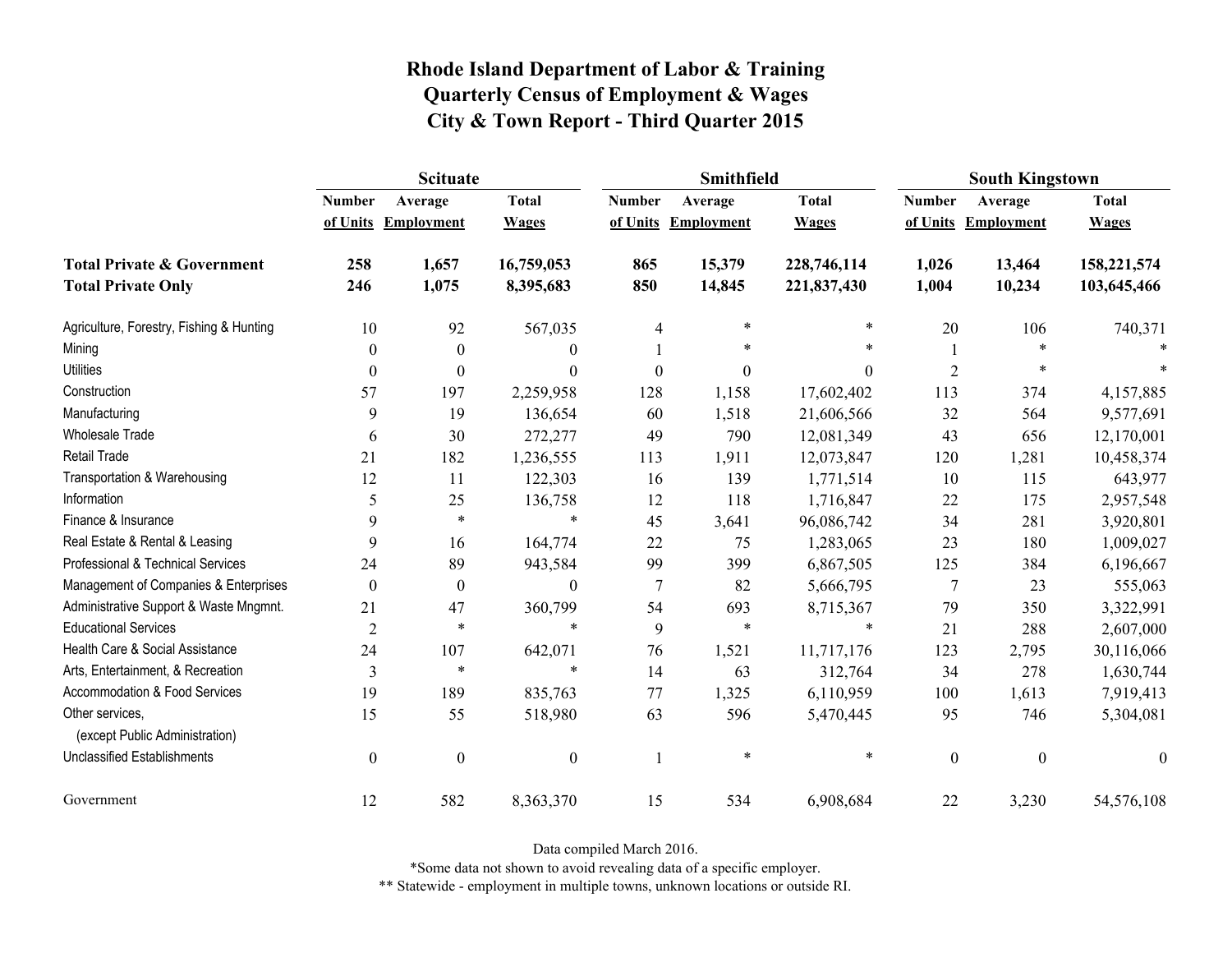|                                                   | <b>Tiverton</b>  |                   |                  |                  | Warren              |                  | Warwick       |                   |              |
|---------------------------------------------------|------------------|-------------------|------------------|------------------|---------------------|------------------|---------------|-------------------|--------------|
|                                                   | <b>Number</b>    | Average           | <b>Total</b>     | <b>Number</b>    | Average             | <b>Total</b>     | <b>Number</b> | Average           | <b>Total</b> |
|                                                   | of Units         | <b>Employment</b> | <b>Wages</b>     |                  | of Units Employment | <b>Wages</b>     | of Units      | <b>Employment</b> | <b>Wages</b> |
| <b>Total Private &amp; Government</b>             | 354              | 2,724             | 24,021,954       | 381              | 3,615               | 32,253,262       | 3,084         | 47,123            | 499,412,308  |
| <b>Total Private Only</b>                         | 339              | 2,199             | 17,892,669       | 374              | 3,451               | 30,216,796       | 3,052         | 43,566            | 439,532,989  |
| Agriculture, Forestry, Fishing & Hunting          | 6                | 27                | 99,674           |                  | $\ast$              | *                | 5             |                   |              |
| Mining                                            | $\boldsymbol{0}$ | $\boldsymbol{0}$  | $\theta$         | $\boldsymbol{0}$ | $\boldsymbol{0}$    | $\boldsymbol{0}$ | $\theta$      | $\theta$          | $\theta$     |
| <b>Utilities</b>                                  | 3                | $\ast$            | $\ast$           | $\boldsymbol{0}$ | $\boldsymbol{0}$    | $\theta$         | $\Omega$      | $\theta$          | $\theta$     |
| Construction                                      | 40               | 165               | 1,781,158        | 50               | 181                 | 1,910,769        | 267           | 2,124             | 32,269,522   |
| Manufacturing                                     | 13               | 85                | 626,157          | 33               | 690                 | 8,098,023        | 119           | 2,941             | 38,573,633   |
| <b>Wholesale Trade</b>                            | 18               | 86                | 1,115,892        | 16               | 113                 | 1,850,531        | 183           | 1,825             | 24,868,229   |
| <b>Retail Trade</b>                               | 52               | 571               | 5,343,773        | 43               | 294                 | 1,901,001        | 395           | 7,537             | 56,011,852   |
| Transportation & Warehousing                      | 11               | 52                | 292,750          | 5                | 137                 | 999,850          | 78            | 2,078             | 21,330,094   |
| Information                                       | $\theta$         | $\boldsymbol{0}$  | $\theta$         | 5                | 29                  | 366,173          | 45            | 421               | 5,491,991    |
| Finance & Insurance                               | 14               | 51                | 709,210          | 10               | 163                 | 1,592,884        | 189           | 2,827             | 43,371,984   |
| Real Estate & Rental & Leasing                    | 5                | 4                 | 85,775           | 9                | 36                  | 294,094          | 111           | 1,092             | 10,985,451   |
| Professional & Technical Services                 | 37               | 70                | 1,268,513        | 35               | 142                 | 1,393,329        | 408           | 1,856             | 27,419,870   |
| Management of Companies & Enterprises             |                  | $\ast$            | $\ast$           | $\mathfrak{Z}$   | $\ast$              | $\ast$           | 29            | 1,437             | 23,416,094   |
| Administrative Support & Waste Mngmnt.            | 28               | 63                | 470,778          | 27               | 122                 | 832,102          | 215           | 2,334             | 19,316,730   |
| <b>Educational Services</b>                       | 5                | $\ast$            | $\ast$           | 5                | $\ast$              | $\ast$           | 40            | 563               | 5,663,370    |
| Health Care & Social Assistance                   | 29               | 338               | 2,466,627        | 40               | 577                 | 6,169,329        | 384           | 8,375             | 87,610,363   |
| Arts, Entertainment, & Recreation                 | $\overline{4}$   | 37                | 109,294          | 6                | 52                  | 281,015          | 41            | 677               | 3,989,905    |
| Accommodation & Food Services                     | 30               | 490               | 2,234,159        | 43               | 662                 | 2,442,552        | 258           | 5,671             | 26,506,459   |
| Other services,<br>(except Public Administration) | 43               | 110               | 607,801          | 42               | 191                 | 1,434,026        | 284           | 1,799             | 12,660,607   |
| <b>Unclassified Establishments</b>                | $\boldsymbol{0}$ | $\boldsymbol{0}$  | $\boldsymbol{0}$ | 1                | $\ast$              | $\ast$           |               | $\ast$            |              |
| Government                                        | 15               | 525               | 6,129,285        | 7                | 164                 | 2,036,466        | 32            | 3,557             | 59,879,319   |

Data compiled March 2016.

\*Some data not shown to avoid revealing data of a specific employer.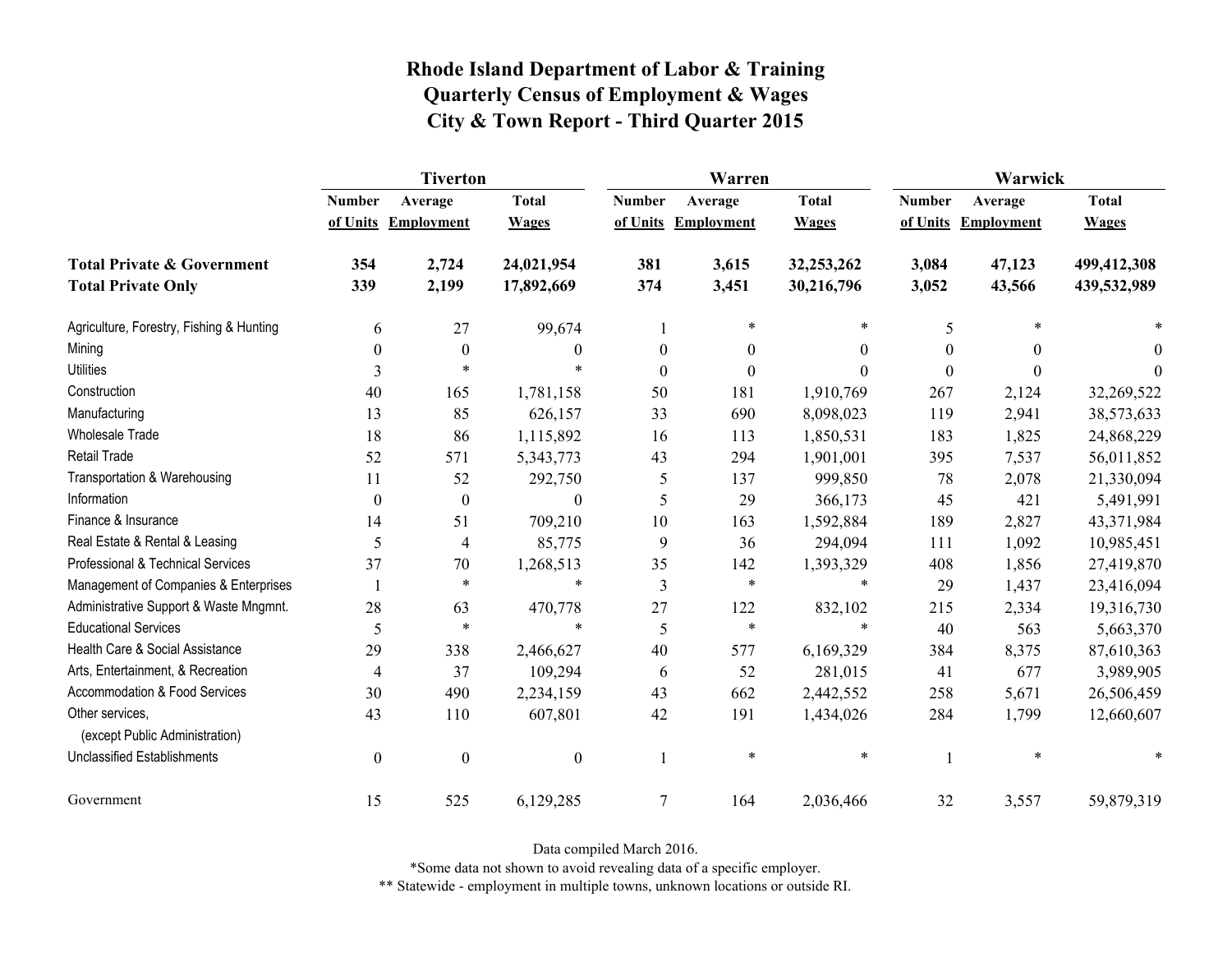|                                                   | Westerly         |                     |                  | <b>West Greenwich</b> |                     |                  | <b>West Warwick</b> |                     |              |
|---------------------------------------------------|------------------|---------------------|------------------|-----------------------|---------------------|------------------|---------------------|---------------------|--------------|
|                                                   | <b>Number</b>    | Average             | <b>Total</b>     | <b>Number</b>         | Average             | <b>Total</b>     | <b>Number</b>       | Average             | <b>Total</b> |
|                                                   |                  | of Units Employment | <b>Wages</b>     |                       | of Units Employment | <b>Wages</b>     |                     | of Units Employment | <b>Wages</b> |
| <b>Total Private &amp; Government</b>             | 855              | 10,477              | 94,212,234       | 198                   | 3,063               | 49,976,880       | 579                 | 7,530               | 81,953,136   |
| <b>Total Private Only</b>                         | 837              | 9,507               | 84,123,665       | 188                   | 2,740               | 45,191,460       | 564                 | 6,657               | 71,887,046   |
| Agriculture, Forestry, Fishing & Hunting          | $\overline{2}$   | $\ast$              | $\ast$           |                       | $\ast$              | *                | $\boldsymbol{0}$    | $\theta$            | $\theta$     |
| Mining                                            |                  | $\ast$              | $\ast$           |                       | *                   | *                | $\theta$            |                     | $\Omega$     |
| <b>Utilities</b>                                  |                  | $\ast$              |                  | $\theta$              | $\mathbf{0}$        | $\theta$         | $\boldsymbol{0}$    | $\theta$            | $\Omega$     |
| Construction                                      | 88               | 322                 | 3,979,136        | 39                    | 118                 | 1,207,694        | 65                  | 283                 | 2,935,740    |
| Manufacturing                                     | 24               | 511                 | 6,262,365        | 8                     | 882                 | 21,266,261       | 26                  | 1,294               | 17,124,707   |
| <b>Wholesale Trade</b>                            | 25               | 77                  | 819,234          | 14                    | 286                 | 4,386,951        | 28                  | 219                 | 3,100,725    |
| <b>Retail Trade</b>                               | 140              | 1,978               | 13,592,177       | 12                    | 102                 | 602,259          | 83                  | 1,003               | 9,352,131    |
| Transportation & Warehousing                      | 10               | 74                  | 578,692          | $\tau$                | $\ast$              | $\ast$           | 17                  | 459                 | 5,420,921    |
| Information                                       | 15               | 124                 | 1,810,907        | 5                     | 14                  | 329,944          | 9                   | $\ast$              |              |
| Finance & Insurance                               | 30               | 329                 | 5,044,918        | 6                     | 26                  | 243,796          | 22                  | 424                 | 5,537,968    |
| Real Estate & Rental & Leasing                    | 25               | 71                  | 619,224          | 4                     | *                   | $\ast$           | 19                  | 61                  | 494,039      |
| Professional & Technical Services                 | 71               | 260                 | 3,350,880        | 24                    | *                   | $\ast$           | 57                  | 188                 | 3,042,023    |
| Management of Companies & Enterprises             | 5                | $\ast$              | $\ast$           | $\theta$              | $\mathbf{0}$        | $\theta$         | 3                   | $\ast$              | $\ast$       |
| Administrative Support & Waste Mngmnt.            | 52               | 235                 | 1,836,164        | 20                    | 183                 | 1,291,801        | 34                  | 191                 | 1,792,173    |
| <b>Educational Services</b>                       | 8                | 55                  | 311,041          | -1                    | $\ast$              | $\ast$           | 10                  | 69                  | 422,840      |
| Health Care & Social Assistance                   | 110              | 1,894               | 19,556,635       | 13                    | 117                 | 728,104          | 56                  | 781                 | 5,858,667    |
| Arts, Entertainment, & Recreation                 | 34               | 778                 | 5,065,084        | $\overline{2}$        | $\ast$              | $\ast$           | 10                  | 33                  | 191,093      |
| Accommodation & Food Services                     | 110              | 2,112               | 12,724,082       | 18                    | 242                 | 1,105,263        | 62                  | 684                 | 2,796,814    |
| Other services,<br>(except Public Administration) | 86               | 332                 | 2,073,082        | 13                    | 25                  | 181,711          | 63                  | 275                 | 2,044,216    |
| <b>Unclassified Establishments</b>                | $\boldsymbol{0}$ | $\boldsymbol{0}$    | $\boldsymbol{0}$ | $\boldsymbol{0}$      | $\boldsymbol{0}$    | $\boldsymbol{0}$ | $\boldsymbol{0}$    | $\boldsymbol{0}$    | $\theta$     |
| Government                                        | 18               | 970                 | 10,088,569       | 10                    | 323                 | 4,785,420        | 15                  | 873                 | 10,066,090   |

Data compiled March 2016.

\*Some data not shown to avoid revealing data of a specific employer.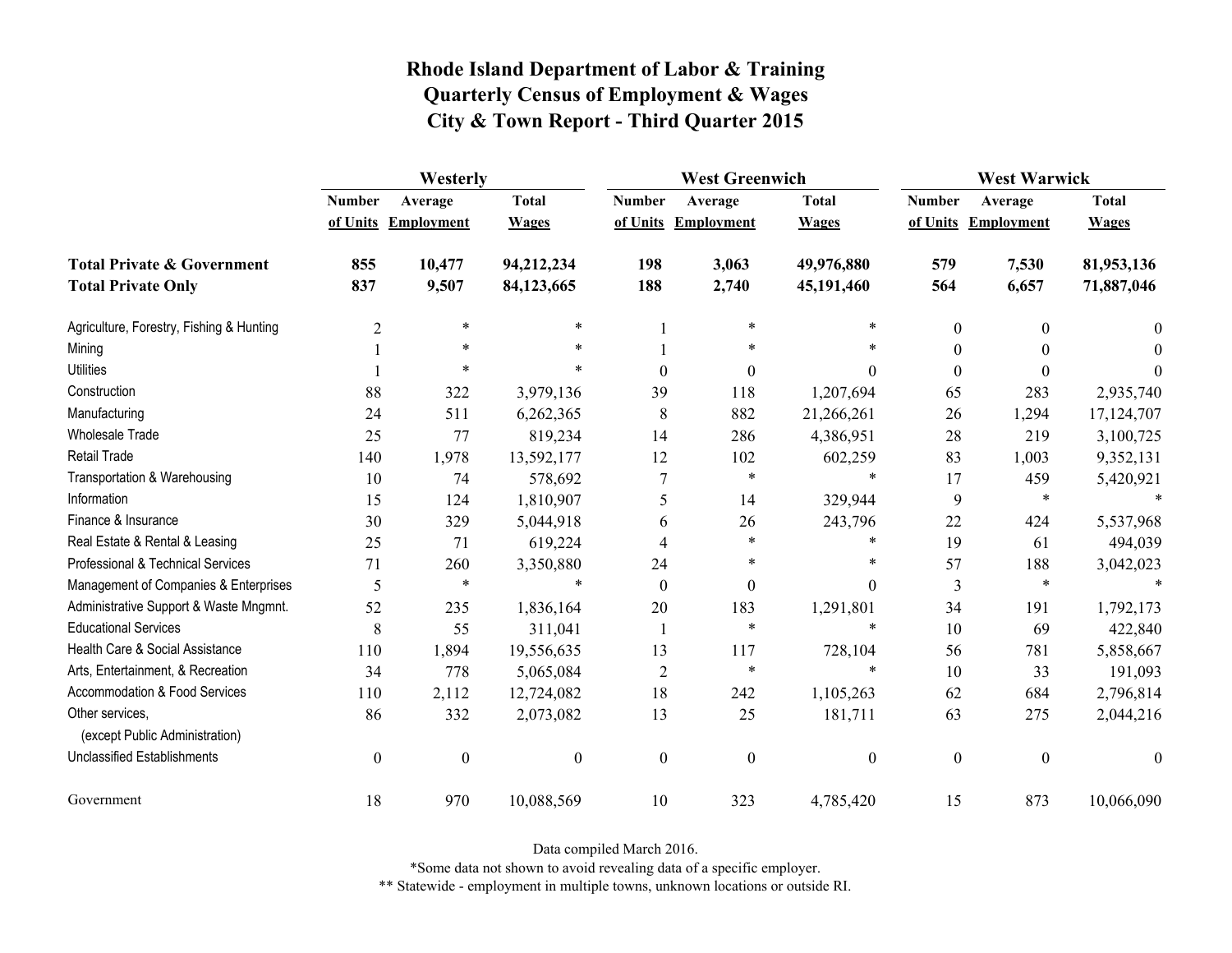|                                                   |                  | Woonsocket        |                  | Statewide **  |                   |              |  |
|---------------------------------------------------|------------------|-------------------|------------------|---------------|-------------------|--------------|--|
|                                                   | <b>Number</b>    | Average           | <b>Total</b>     | <b>Number</b> | Average           | <b>Total</b> |  |
|                                                   | of Units         | <b>Employment</b> | <b>Wages</b>     | of Units      | <b>Employment</b> | <b>Wages</b> |  |
| <b>Total Private &amp; Government</b>             | 885              | 14,711            | 201,417,038      | 4,509         | 10,790            | 186,971,314  |  |
| <b>Total Private Only</b>                         | 866              | 13,267            | 182,261,600      | 4,491         | 10,686            | 184,408,960  |  |
| Agriculture, Forestry, Fishing & Hunting          | $\boldsymbol{0}$ | $\boldsymbol{0}$  | 0                | 2             | $\ast$            | *            |  |
| Mining                                            | $\boldsymbol{0}$ | $\boldsymbol{0}$  | $\boldsymbol{0}$ | 1             | $\ast$            | *            |  |
| <b>Utilities</b>                                  | $\overline{2}$   | $\ast$            | $\ast$           | 6             | $\ast$            | $\ast$       |  |
| Construction                                      | 65               | 411               | 5,534,439        | 306           | 764               | 11,358,797   |  |
| Manufacturing                                     | 55               | 972               | 11,532,294       | 67            | 149               | 2,360,394    |  |
| <b>Wholesale Trade</b>                            | 39               | 451               | 6,726,442        | 1,409         | 2,326             | 55, 375, 712 |  |
| Retail Trade                                      | 110              | 1,272             | 8,692,681        | 141           | 366               | 4,555,138    |  |
| Transportation & Warehousing                      | 16               | $\ast$            | $\ast$           | 50            | 135               | 1,831,502    |  |
| Information                                       | 10               | 40                | 263,601          | 262           | 501               | 11,687,434   |  |
| Finance & Insurance                               | 26               | 175               | 2,012,545        | 205           | 584               | 12,675,990   |  |
| Real Estate & Rental & Leasing                    | 30               | 111               | 1,208,038        | 42            | 118               | 1,801,997    |  |
| Professional & Technical Services                 | 123              | 525               | 8,715,355        | 859           | 1,818             | 38,213,737   |  |
| Management of Companies & Enterprises             | 15               | $\ast$            | $\ast$           | 62            | 225               | 4,101,039    |  |
| Administrative Support & Waste Mngmnt.            | 47               | 392               | 4,144,393        | 550           | 2,347             | 26,614,430   |  |
| <b>Educational Services</b>                       | 11               | 295               | 2,553,107        | 98            | 169               | 1,618,216    |  |
| Health Care & Social Assistance                   | 128              | 3,992             | 36,366,429       | 104           | 442               | 5,660,484    |  |
| Arts, Entertainment, & Recreation                 | 10               | 107               | 699,301          | 31            | 50                | 627,594      |  |
| Accommodation & Food Services                     | 96               | 1,036             | 4,325,439        | 55            | 381               | 1,868,552    |  |
| Other services,<br>(except Public Administration) | 83               | 316               | 1,845,614        | 129           | 219               | 2,861,730    |  |
| <b>Unclassified Establishments</b>                | $\boldsymbol{0}$ | $\boldsymbol{0}$  | $\boldsymbol{0}$ | 112           | 86                | 1,112,094    |  |
| Government                                        | 19               | 1,444             | 19,155,438       | 18            | 104               | 2,562,354    |  |

Data compiled March 2016.

\*Some data not shown to avoid revealing data of a specific employer.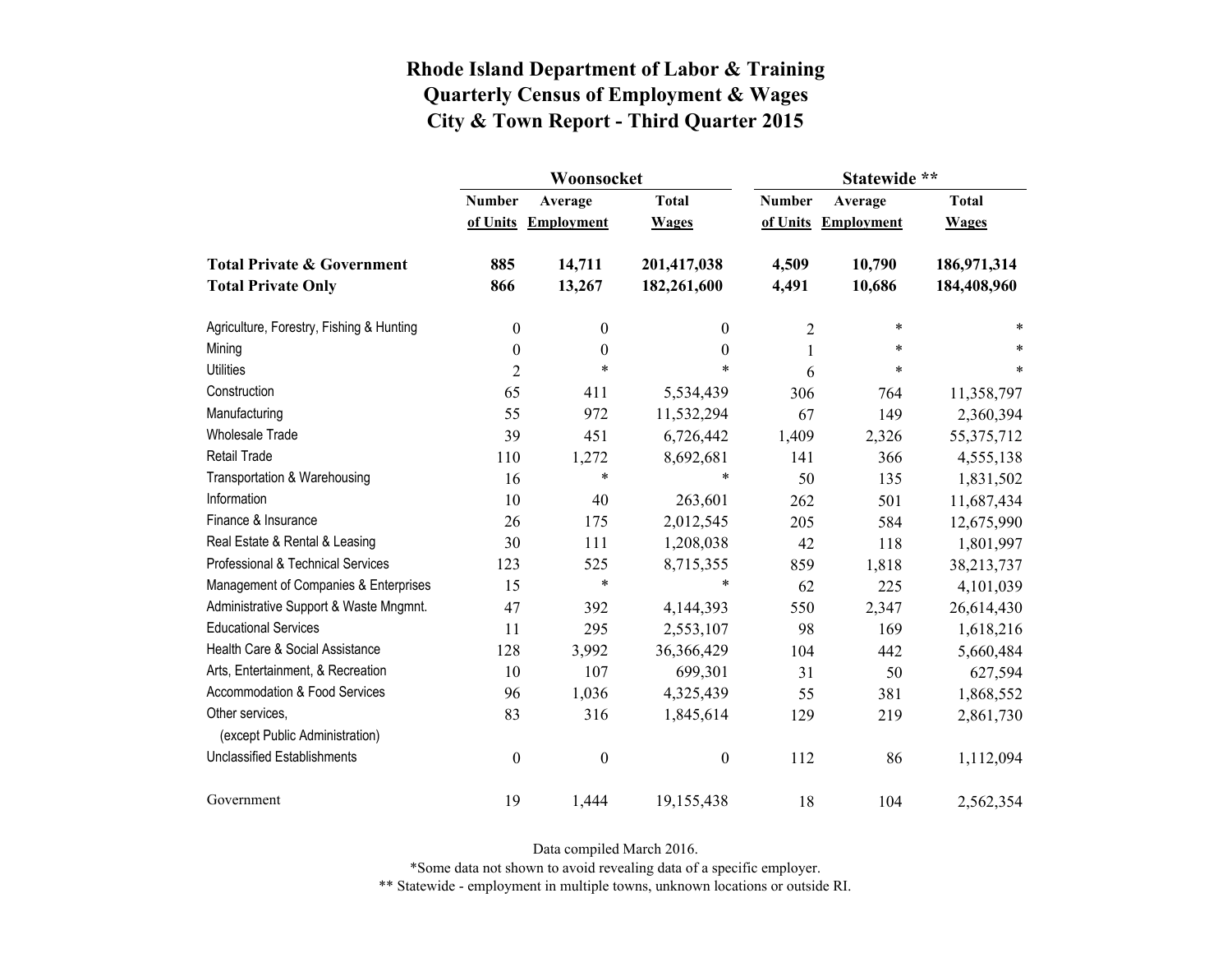|                                                   | <b>Bristol County</b> |                   |                  |               | <b>Kent County</b> |              |                | <b>Newport County</b> |              |  |
|---------------------------------------------------|-----------------------|-------------------|------------------|---------------|--------------------|--------------|----------------|-----------------------|--------------|--|
|                                                   | <b>Number</b>         | Average           | <b>Total</b>     | <b>Number</b> | Average            | <b>Total</b> | <b>Number</b>  | Average               | <b>Total</b> |  |
|                                                   | of Units              | <b>Employment</b> | <b>Wages</b>     | of Units      | <b>Employment</b>  | <b>Wages</b> | of Units       | <b>Employment</b>     | <b>Wages</b> |  |
| <b>Total Private &amp; Government</b>             | 1,450                 | 13,420            | 131,338,302      | 5,353         | 73,391             | 787,707,977  | 3,288          | 40,681                | 472,847,020  |  |
| <b>Total Private Only</b>                         | 1,416                 | 11,788            | 109,764,091      | 5,264         | 66,967             | 691,841,965  | 3,188          | 33,549                | 331,418,116  |  |
| Agriculture, Forestry, Fishing & Hunting          | 3                     | $\ast$            | *                | 11            | 39                 | 193,159      | 40             | 265                   | 1,766,657    |  |
| Mining                                            | $\theta$              | $\boldsymbol{0}$  | $\boldsymbol{0}$ |               | $\ast$             | *            | $\overline{2}$ | $\ast$                |              |  |
| <b>Utilities</b>                                  | $\theta$              | $\theta$          | $\Omega$         |               | $\ast$             | $\ast$       | 5              | 51                    | 1,180,650    |  |
| Construction                                      | 179                   | 700               | 8,001,698        | 531           | 3,173              | 45,267,194   | 315            | 1,563                 | 19,045,419   |  |
| Manufacturing                                     | 98                    | 1,646             | 19,878,406       | 217           | 5,976              | 90,244,697   | 81             | 2,158                 | 37,324,938   |  |
| Wholesale Trade                                   | 77                    | 300               | 5,449,966        | 319           | 3,049              | 45,462,382   | 113            | 479                   | 7,702,332    |  |
| <b>Retail Trade</b>                               | 126                   | 1,169             | 8,181,168        | 583           | 9,757              | 77,543,125   | 431            | 4,381                 | 32,732,826   |  |
| Transportation & Warehousing                      | 12                    | 144               | 1,097,454        | 199           | 4,531              | 42,133,286   | 73             | 539                   | 4,106,110    |  |
| Information                                       | 28                    | 87                | 1,364,951        | 84            | 1,139              | 16,671,852   | 64             | 549                   | 8,383,700    |  |
| Finance & Insurance                               | 56                    | 494               | 5,627,847        | 285           | 3,577              | 54,543,032   | 119            | 970                   | 18,675,624   |  |
| Real Estate & Rental & Leasing                    | 34                    | 137               | 1,293,962        | 191           | 1,453              | 15,359,305   | 123            | 695                   | 6,674,906    |  |
| Professional & Technical Services                 | 159                   | 435               | 6,426,911        | 641           | 3,289              | 54,015,096   | 426            | 3,045                 | 50,956,873   |  |
| Management of Companies & Enterprises             | 11                    | 60                | 2,169,241        | 89            | 2,040              | 32,279,685   | 23             | 496                   | 6,299,846    |  |
| Administrative Support & Waste Mngmnt.            | 89                    | 405               | 3,288,362        | 321           | 3,031              | 25,386,560   | 244            | 1,057                 | 9,421,779    |  |
| <b>Educational Services</b>                       | 34                    | 1,441             | 16,234,323       | 127           | 1,688              | 17,623,153   | 59             | 1,127                 | 13,824,186   |  |
| Health Care & Social Assistance                   | 157                   | 1,877             | 15,939,557       | 591           | 11,026             | 110,275,958  | 250            | 4,158                 | 35,990,953   |  |
| Arts, Entertainment, & Recreation                 | 36                    | 466               | 3,435,650        | 133           | 2,099              | 14,529,137   | 91             | 1,740                 | 12,539,457   |  |
| Accommodation & Food Services                     | 125                   | 1,714             | 7,111,362        | 405           | 7,998              | 36,752,222   | 367            | 8,372                 | 50,230,331   |  |
| Other services,<br>(except Public Administration) | 191                   | 710               | 4,256,276        | 495           | 3,341              | 20,532,779   | 361            | 1,896                 | 14,498,396   |  |
| <b>Unclassified Establishments</b>                | $\mathbf{1}$          | $\ast$            | $\ast$           |               | $\ast$             | $\ast$       |                | $\ast$                | $\ast$       |  |
| Government                                        | 34                    | 1,632             | 21,574,211       | 89            | 7,629              | 95,866,012   | 100            | 7,132                 | 141,428,904  |  |

Data compiled March 2016.

\*Some data not shown to avoid revealing data of a specific employer.